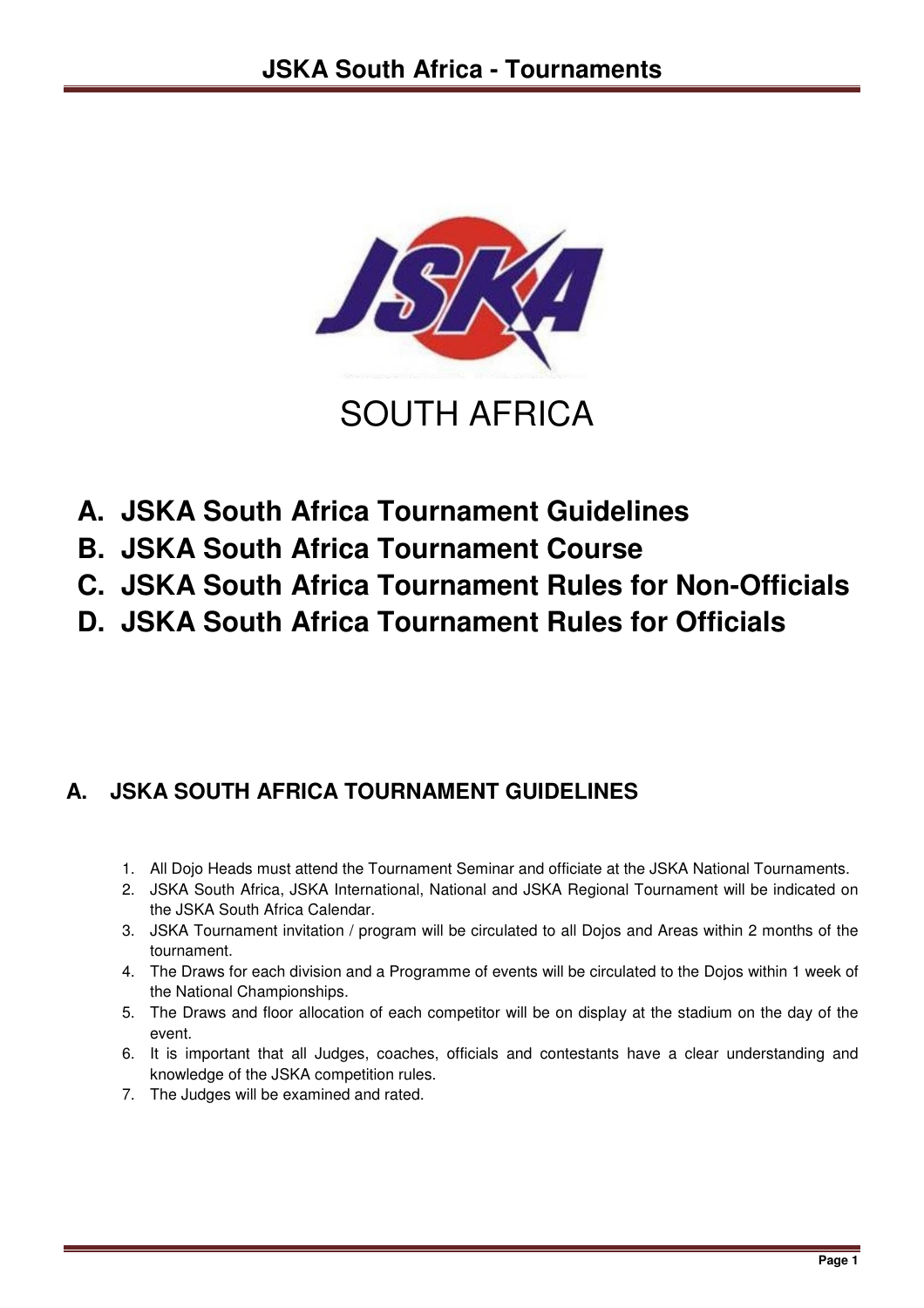JSKA South Africa National Tournaments will consist of the following:

- 1. Individual Kata
- 2. Team Kata
- 3. Sanbon kumite (Competitors of any age graded up to Orange)
- 4. Kihon Ippon kumite (Competitors of any age graded up to Purple)
- 5. Jiju Ippon kumite (Competitors of any age graded up to Junior Black)
- 6. Jiju kumite (Competitors 16 years and older graded  $3<sup>rd</sup>$  Kyu and higher)

The following Officials are necessary for the successful running of a tournament:

- 1. Tournament Director (Organiser)
- 2. Tournament Secretary
- 3. Director of Operations
- 4. Chief Judge
- 5. Disciplinary Board (Technical Board)
- 6. Head Judge
- 7. Judges (allocated for a specific tatami)
- 8. Tournament Officials allocated for a specific tatami
- 9. Public announcer
- 10. Runners allocated for a specific tatami

The following authority will be honoured:

- 1. Technical board
- 2. Chief Judge
- 3. Tournament Director
- 4. Tatami Arbitrator
- 5. Tatami Head Judge
- 6. Tatami Judges

Dress codes must be adhered to:

- Ladies grey trousers, white blouse and JSKA blazer
- Men grey pants, white short sleeved shirt with JSKA tie and JSKA blazer

Any difficulty experienced by the tournament organiser must be directed to the chief judge who in turn will liaise with the councillors and disciplinary board.

The following matters are important regarding:

# - **Contestants**

White gi and protective equipment e.g. mitts and gum-guards are compulsory for all competitors in Jiju Kumite events and breast protectors are compulsory for ladies contestants

# - **Coaches**

All coaches representing a participating team shall wear a tracksuit with "coach" clearly visible. No other parties will be entitled to coach.

#### - **Tournament Organiser**

The tournament organiser is responsible for:

booking the venue; the public address system, public announcer, runners, security, refreshments, tournament equipment, setting up, marking and numbering rings, First Aid, medals and programme.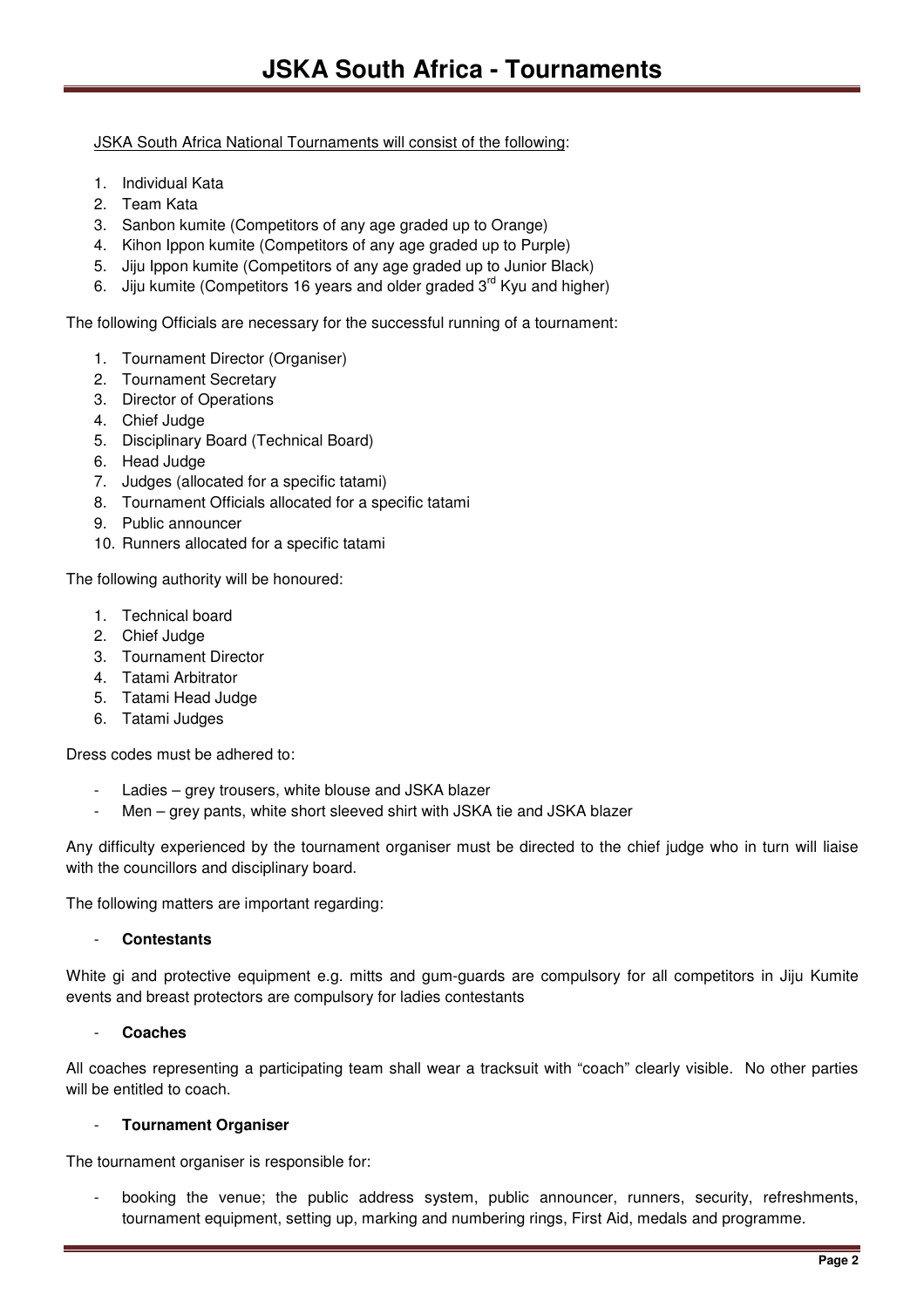# - **Conflict Resolutions**

Any interference from outside the fighting area, e.g. public gallery must be dealt with by the arbitrator who can stop the match. If the person persists they will be warned or they can be evicted from the stadium. The contestant will be penalised. The arbitrator is responsible for his ring and surrounding area.

# **B. JSKA SOUTH AFRICA TOURNAMENT COURSE**

Structure and running of the course:

- 1. **Registration of all participants**
- 2. **JSKA South Africa Tournament Rules / Guidelines** handed to all delegates
- 3. **Procedures:**
	- a. Provide overview of match area, i.e. tatami, tables, chairs, markings, pens, paper, draw sheets, clocks etc., lining up of judges, coaches and contestants e.g. formal bows and commands and the position of judges, officials and contestants

## **4. Kata Course (Individual and Team):**

- a. Lecture and talk about kata and how to judge it, type of competition, flags or points system, etc.
- b. Practical overview:
	- One karateka demonstrating group discussion
	- Two karateka compare and differentiate (critical analysis and assessment by course leader)
	- Judging formalities, i.e. use of commands, flags and whistles, etc.

General points – look at the strong points, the weak points and the overall presentation of the kata. In the event of both competitors not finishing kata will be disqualified.

#### 5. **Sanbon Kumite Course**

4.1 Before starting on the practical, a clear demonstration must be presented of the following:

Focus on:

- **Kamae**
- **Attacks**
- Defence
- **Target**
- Correct blocking technique
- Direction of movement (straight forwards and backwards)

#### Sanbon Kumite

- The announcer will call all contestants, red and white, who will stand outside the match area.
- The Head Judge will call contestants for the two lines, 3 metres apart. On command the contestants will bow to each other.
- The Head Judge will say "Sanbon Kumite". The contestants will move to within arms distance of each other.
- On command, the red contestant will step back "gedan barai kamai".
- The red contestant must announce "Sanbon" with Jodan oi-zuki followed by Chudan and maegeri. Attacks.
- The white side contestant must defend "age-uke" followed by a strong "sote uke and gedan barai" followed by a strong "gyaku zuki (counter attack).
- The same procedure is repeated with the white side contestant starting.
- Everything is in a linear direction.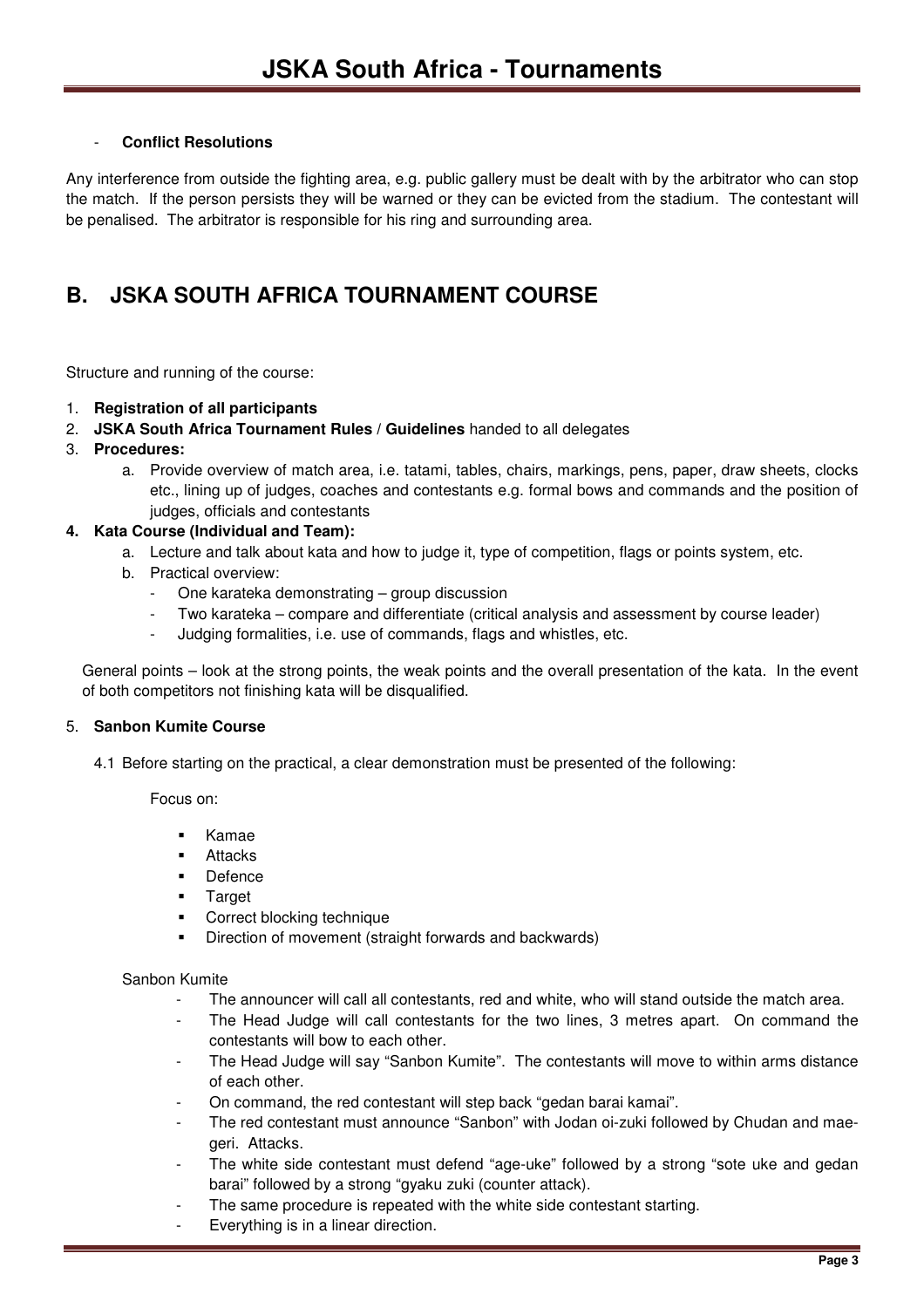# **Judgement of Sanbon Kumite:**

# **Important points regarding Judgement of Sanbon Kumite**

- a. After both students have completed attacks and defence, they will return to their starting positions three metres apart.
- b. The Head Judge will then step back blow the whistle and call for "hantei" (decision).
- c. The corner judges will immediately raise their flags for either red or white. No draws are allowed by corner judges.
- d. The Head Judge will announce the winner.
- e. In the case of a draw the final decision must be made by the Head Judge.

## **Criteria for decisions (similar to kata)**

- a. Correct form
- b. Correct sequences and accuracy of techniques
- c. Correct use of power (kime)
- d. Correct co-ordination and timing
- e. Correct kiai at focus point
- f. The attacker may kiai on any move or counter attack
- g. Correct distance of target (maai)
- h. No contact on body or head with attack or defence

## 4. **Kihon Ippon Kumite Course**

- 5.1 Before starting on the practical, a clear demonstration must be presented of the following:
	- a. Correct attaching technique e.g. oi-zuki
	- b. Target
	- c. Correct blocking techniques
	- d. Direction of movement (three directions)
	- e. Correct counter attacks

# 5.2 **Judgement of Kihon Ippon Kumite:**

- a. The announcer will call all contestants, red and white, who will stand outside the match area.
- b. The Head Judge will call contestants to the two lines, 3 metres apart. On command the contestants will bow to each other.
- c. The Head Judge will command Kihon ippon kumite
- d. On command the red contestant will step back into "gedan barai kamae"
- e. The Head Judge will then announce "jodan. Contestant must attack using a jodan step punch.
- f. The defender must block stepping straight backwards using "age-uke" followed by a chudan reverse punch.
- g. The contestants will return to the starting position which is one arm's length distance away.
- h. The white contestant will repeat the jodan attack.
- i. The red contestant will step back into the "kamae" position and announce chudan followed by the contestant announcing it and immediately attack with a chudan stepping punch and the defender must pivot 45 degrees to the left and execute a chudan block (sote-uke) followed by a reverse punch (gyaku-zuki).
- i. On the command of the referee the contestants will return to the centre position. The white side contestant will repeat the same procedure for chudan.
- k. The red contestant will announce mae-geri and will attack with a straight chudan mae-geri, the defender will block using a left gedan-uke shifting at 45 degrees to the right side, followed by a reverse punch to the midriff.
- l. The referee will then command the contestants to return to the 2 metre lines. He will step back and call "hantei" and blow the whistle.
- m. Judgement will be made by corner judges and final decision by the Head Judge.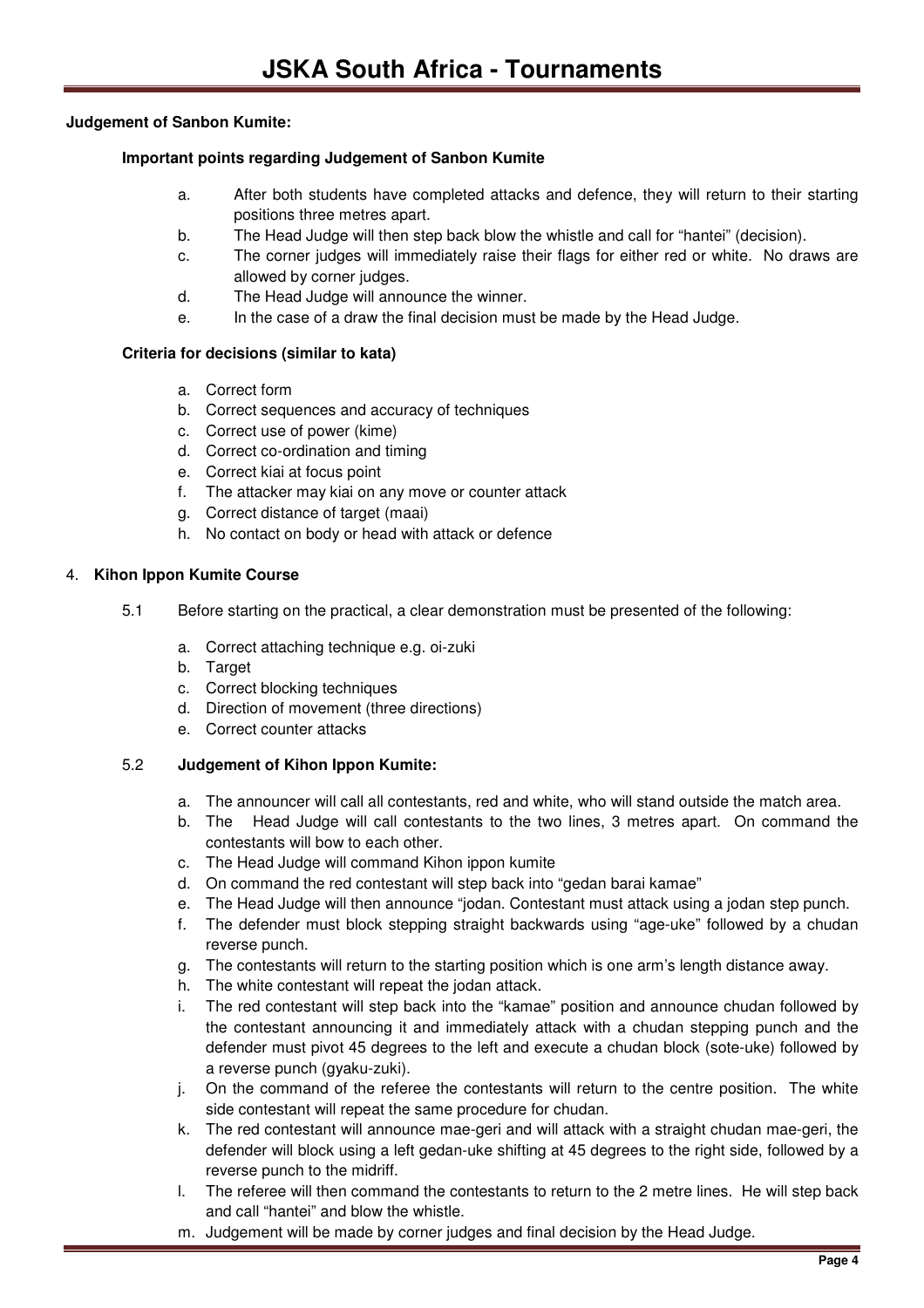## 6. **Jiyu Ippon Kumite Course**

Before starting on the practical, a clear demonstration of the following must be presented.

- 6.1 Correct attacking technique e.g. oi-zuki
- 6.2 Target
- 6.3 Correct blocking technique
- 6.4 Direction of movement
- 6.5 Zanshin

## **Practical and Judgement of Jiyu Ippon:**

- a. The announcer will call all contestants, red and white, who will stand outside the match area and do appropriate bows.
- b. The Head Judge will call the first two contestants to the two lines (red and white), 3 metres apart. On command the contestants will bow to each other.
- c. The Head Judge will command "jiyu ippon kumite" "hajime".
- d. On this command the red and white contestants will step forward into jiyu kamae position.
- e. The red contestant will announce jodan.
- f. The red contestant may move and get himself into position (correct distance). He will then attack with a stepping Jodan punch (no bouncing).
- g. The white side contestant may use any block and any shifting to avoid the punch and counter immediately with any focused counter (both contestants must kiai with attack and defence).
- h. The red contestant must lock the attack and wait for the counter which he may not block and then immediately take up the kamae position.
- i. The white side contestant will then announce Jodan (repeat as above).
- j. The red contestant will then announce chudan. The red contestant is allowed to move and get into position and must then execute a chudan oi-zuki.
- k. The white side contestant may use any shifting and block and execute any focused counter followed by a kiai.
- l. The red contestant must wait and may not block the counter. Both contestants must then immediately take up the kamae position.
- m. After shifting toward the 3 metre lines (staying down, the white side contestant must repeat as above.
- n. The red contestant must announce "mae-geri" and execute a mae-geri using the back leg to the chudan area and wait for the counter.
- o. The white side contestant may use any shifting and block and immediately deliver a focused counter technique.
- p. Both contestants must return to the kamae position after which the referee will say "yame".
- q. The will then step back to the outside of the ring and announce "hantei". The corner judges will simultaneously on the blast of the Head Judge's whistle show their decision by raising a red or white flag. No draws are allowed by the corner judges.
- r. The Head Judge will either give the decision to red or white.
- s. The contestants then bow to each other after Head Judge has announced otagai-ni rei.
- t. Please note that jiyu ippon kumite contestants may have either their left or right leg in front.

# 7. **Jiyu Kumite Course**:

- 7.1 Before starting the practical, a clear demonstration of the following must be presented:
	- a. Permitted attacking techniques
	- b. Prohibited attacking techniques
	- c. Permitted target areas
	- d. Prohibited target areas
	- e. Prohibited blocks and techniques
	- f. Prohibited contact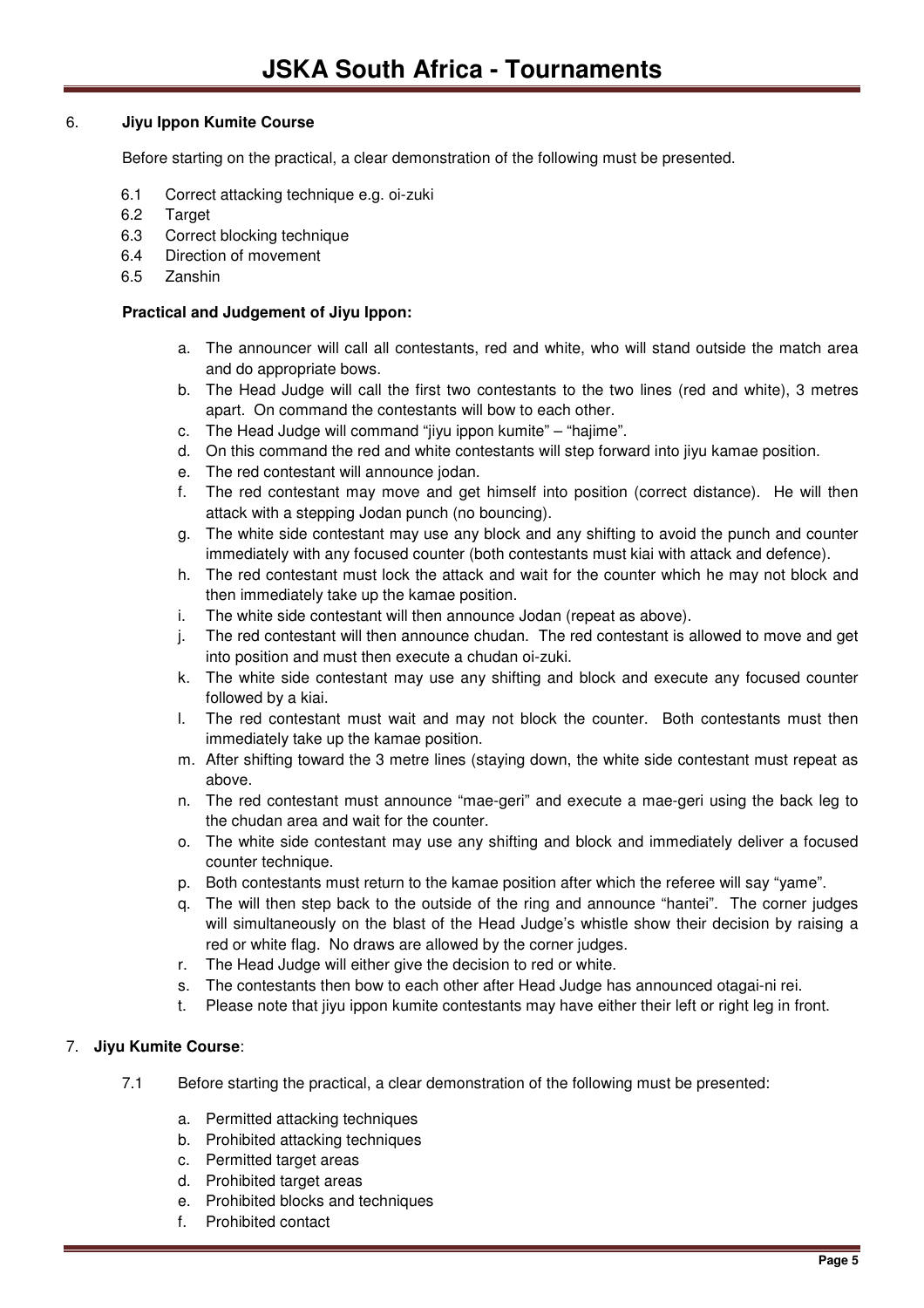# 7.2 **Jiyu Kumite:**

- a. The announcer will call all contestants, red and white, who will stand outside the match area and do appropriate bows.
- b. The Head Judge will call the first two contestants to the two lines (red and white), 3 metres apart. On command the contestants will bow to each other.
- c. The centre referee will then start the match by calling "Shobu Ippon Hajime!"

## **Judges gestures and calls**

Practical education and evaluation of Head Judge and corner judges.

## 8. **Code of Conduct**:

A code of conduct for instructors, referees, coaches and officials

#### General

In the general the behaviour of all officials should be in a way that it does not harm the image of JSKA South Africa. It includes the tournament spectators, supporters, officials and competitors.

#### **Competitors**

The code of conduct for competitors on the floor is spelled out in the tournament rules. Over and above that, competitors are expected to behave according to the ethics as spelled out for supporters.

# **REFEREES – "JUSTICE MUST BE SEEN TO BE DONE"**

Judges are the backbone of the tournament and therefore the tournament depends on the proper functioning and is harmed intensely by malfunctioning of referees.

To ensure quality refereeing some normal refereeing actions are excluded and some privileges reduced.

#### **A. Judges may not judge:**

- a member of his / her own family
- a member of his / her own dojo or area
- a member that was a member of his / her dojo within the past 12 months.
- or interfere with the draw sheets after they have been approved by the draws committee.

#### **B. Judges may not be:**

- Near a floor where his / her competitor or family member is competing.
- Commenting on referees' decisions where his / her top competitor or family member is OR was involved.

#### **C. Duties additional to the standard duties of judges:**

- Control the area around the floor in a responsible way (limits demarcated)
- Impose penalties to coaches and supporters when needed.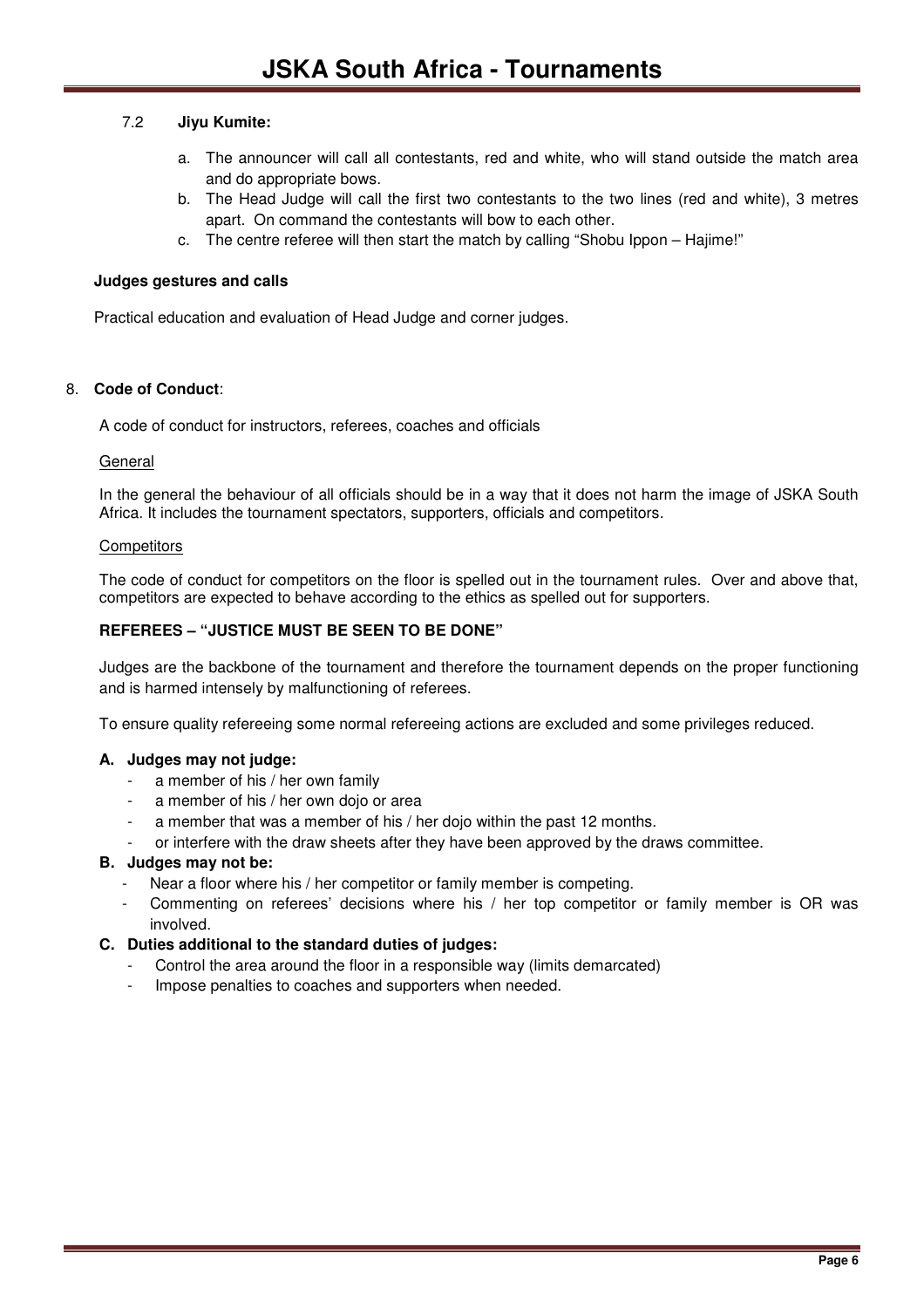# **C. TOURNAMENT RULES & REGULATIONS FOR NON-OFFICIALS**

## **CHAPTER 1 - GENERAL RULES**

- Item 1 Goal and Objective
- Item 2 Applicants Concerned
- Item 3 Rules of Conduct for All Participants
- Item 4 Additional Information

#### **CHAPTER 2 - TOURNAMENT OPERATIONS**

- Item 5 Preparation Set-up Prior to Event
- Item 6 Arbitrators
- Item 7 Chief Judge
- Item 8 Head Judge and Judges
- Item 9 Competitors
- Item 10 Arbitrator
- Item 11 Head Coach
- Item 12 Timekeepers
- Item 13 Scorekeepers
- Item 14 Directors of Operations
- Item 15 Official Doctor
- Item 16 Medical Attendants
- Item 17 Dress Code for Participants
- Item 18 Set-up of Courts
- Item 19 Events & Categories

## **CHAPTER 3 - KUMITE EVENTS**

- Item 20 Definition of Event
- Item 21 Definition of Team Event
- Item 22 Definition & Criteria for Scoring Points
- Item 23 Criteria for Reaching an Outcome in a Match
- Item 24 Re-Match (SAI-SHIAI) & Second Re-Match (SAI-SAI-SHIAI)
- Item 25 Criteria Leading to Disqualification (HANSOKU)
- Item 26 Out of Bounds (JOGAI)
- Item 27 Criteria for Volunteer Non Defending (MUBOUBI)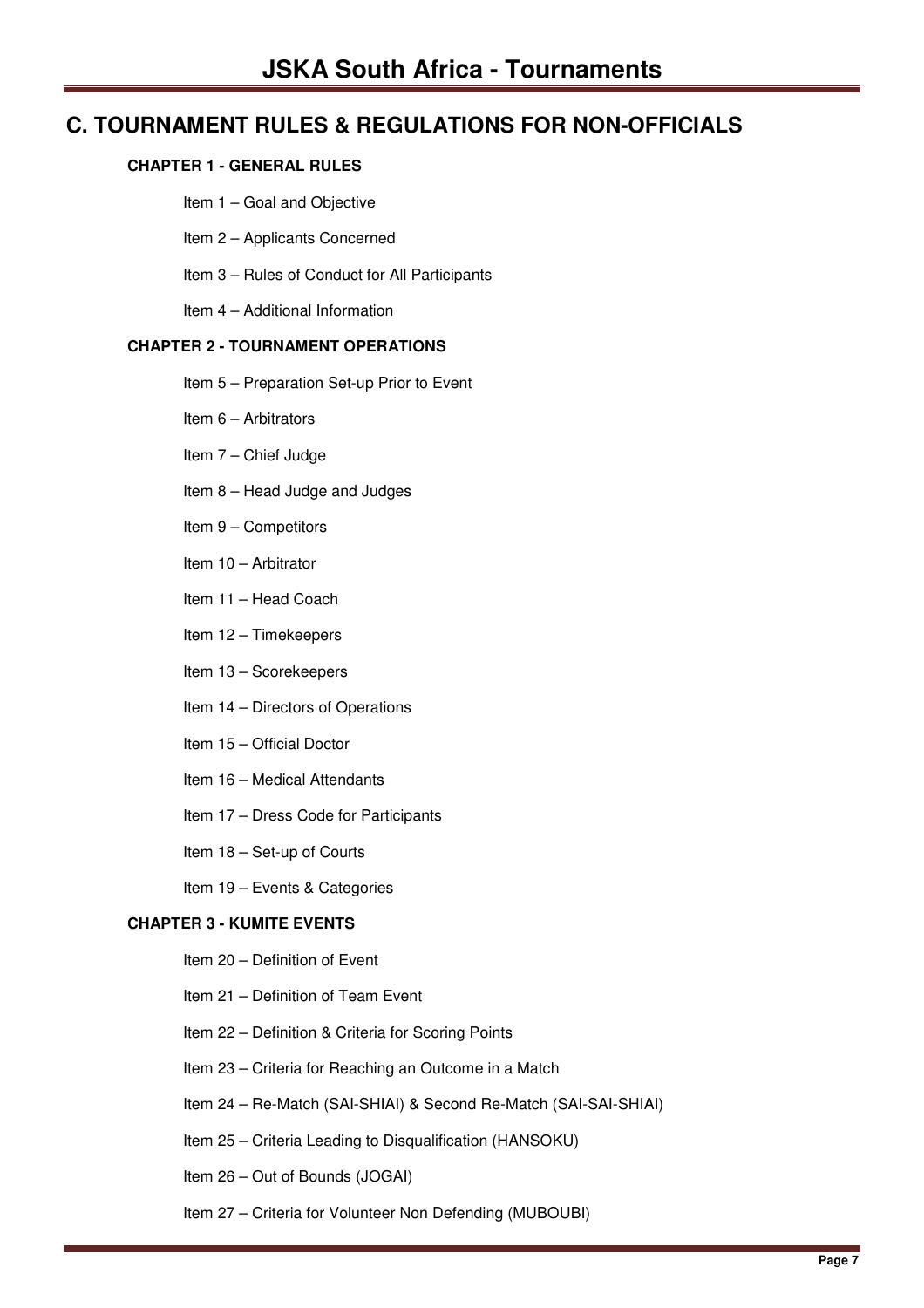- Item 28 Absolute Disqualification (SHIKKAKU)
- Item 29 Withdrawal (KIKEN)
- Item 30 In the Case of an Injury
- Item 31 Required Officials
- Item 32 Time of the Event
- Item 33 Procedures & Operations
- Item 34 Required Equipment

# **CHAPTER 4 - KATA EVENTS**

- Item 35 Definition & Guidelines for Event
- Item 36 Required Officials
- Item 37 Criteria for Judging
- Item 38 Criteria for Point Deduction & for Disqualification
- Item 39 Re-Match (SAI-SHIAI)
- Item 40 Procedures & Operations
- Item 41 Required Equipment

# **CHAPTER 5 - ADDITIONAL INFORMATION**

- Item 42 Junior Tournaments
- Item 43 Revision of Document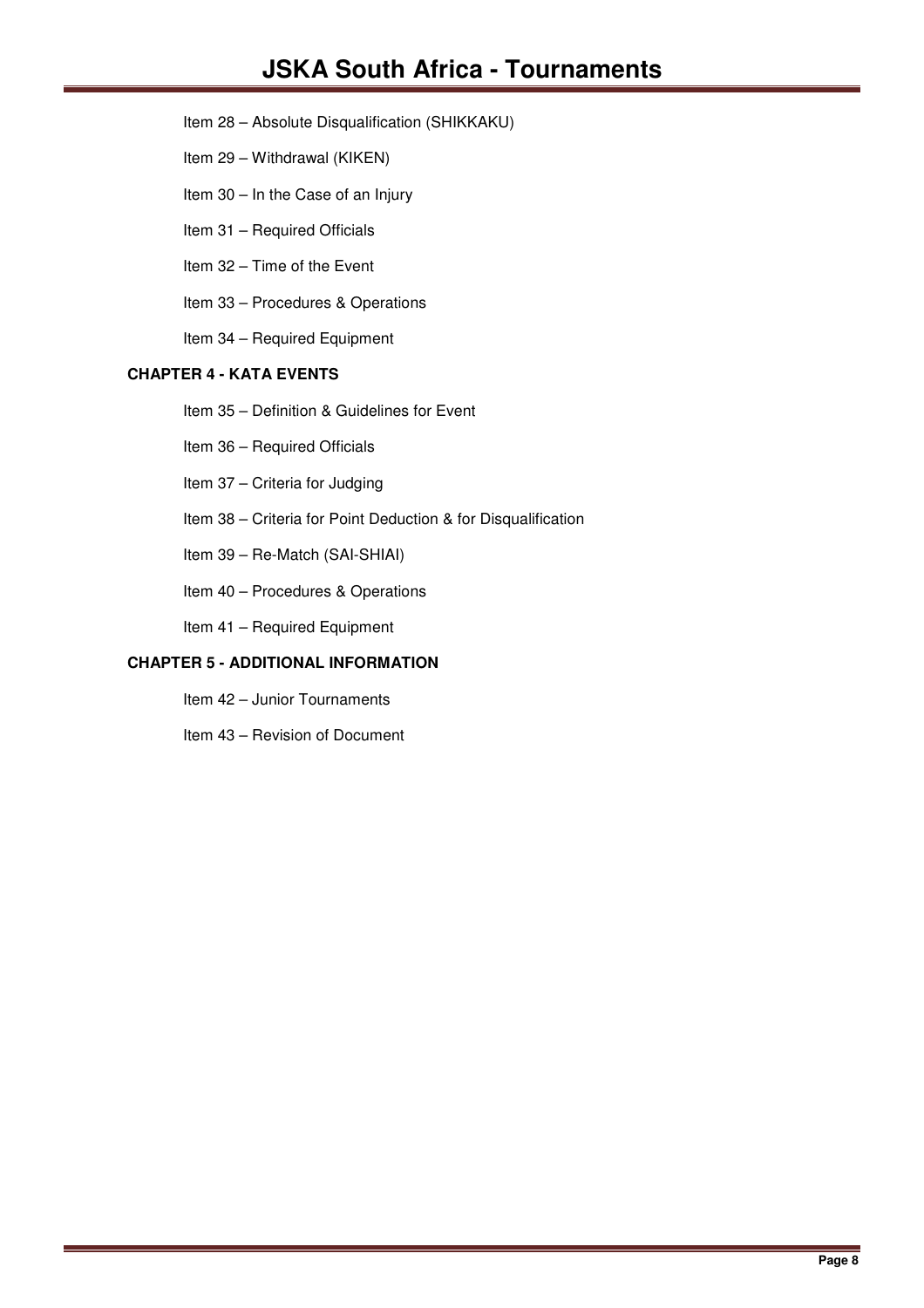# **CHAPTER 1 GENERAL RULES**

#### **Item 1 – Goal and Objective**

The goal of establishing these rules and regulations is to promote a fair and smooth course of occurrence of all events in any given tournament.

#### **Item 2 – Applicants Concerned**

- 1) These rules and regulations shall apply to the following JSKA related events:
	- a. World Championships & the All Japan Championships hosted by The JSKA Headquarters in Tokyo, Japan.
	- b. Regional Tournaments / Championships hosted by JSKA Regional Headquarters.
	- c. District Tournaments / Championships hosted by JSKA District Headquarters.
	- d. Local Tournaments hosted by JSKA Dojos.
- 2) All tournaments shall abide by this present document.

#### **Item 3 – Rules of Conduct for All Participants**

All participants shall act in accordance to the highest standards of ability and of fair play in the spirit of Karate Do and strive to the utmost respect and dignity towards others participants.

#### **Item 4 – Additional Information**

If a situation arises undefined by this present document, the decision shall be given by the Chief Judge.

#### **CHAPTER 2 TOURNAMENT OPERATIONS**

#### **Item 5 – Preparation Set-up Prior to Event**

- 1) Prior to holding a tournament, the Host Organization shall notify all concerned of its proposed plan for the upcoming tournament.
- 2) Also, it is necessary to provide the following support personnel:
	- a. Timekeepers
	- b. Scorekeepers
	- c. Directors of Operations
	- d. Official Doctor
	- e. Medical Attendants
- 3) As well, the following officials must be provided:
	- a. Arbitrators
	- b. Chief Judge
	- c. Head Judges and Judges

#### **Item 6 – Arbitrators**

- 1) One Arbitrator shall be stationed at a Kumite Event.
- 2) An Arbitrator is responsible for the following:
	- a. that the Head Judge and the Judges have appropriate qualifications for tournament
	- b. that the competitors have appropriate qualifications as well
	- c. that the rules and regulations are being followed
- 3) An Arbitrator is responsible to provide appropriate decisions to the Head Judge and the Judges, timekeepers and scorekeepers in the following situation: if the Head Coach has a question or protest.
- 4) An Arbitrator if necessary can consult the Head Judge, Judges or support personnel involved.
- 5) The Arbitrator is selected and appointed to that position by the Chief Judge.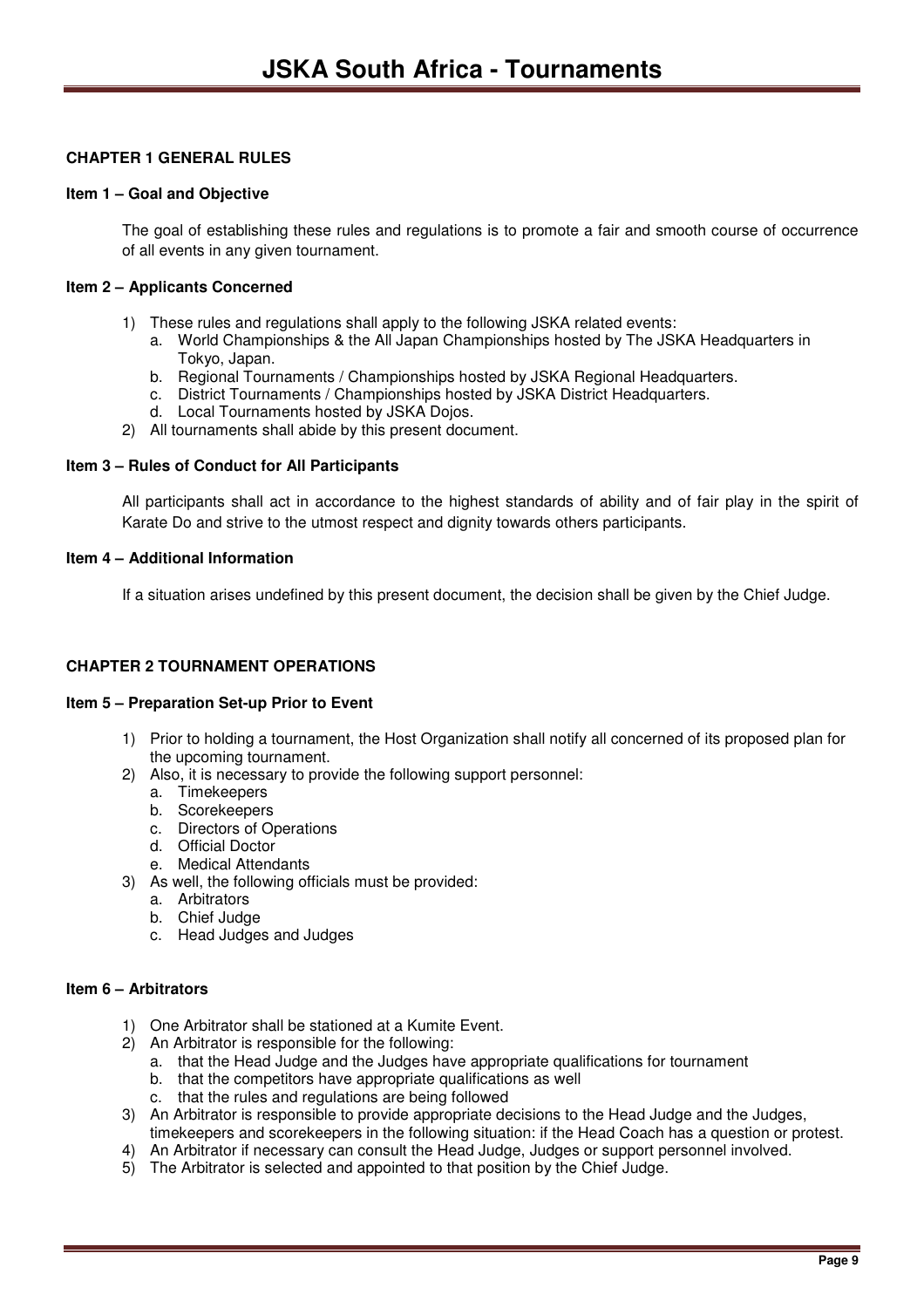# **Item 7 –Chief Judge**

- 1) The Chief Judge is responsible to maintain a fair and smooth course of occurrence of all events in a given tournament.
- 2) The Chief Judge is responsible to provide appropriate decisions in the following situations: a. if there is an issue with the rules and regulations or if unfairness has been identified
	- b. if a judge is requesting advice or guidance
	- c. if there is a matter exceeding this present document
	- d. if there is an accident
- 3) If a situation has occurred, after consulting with the Chief Judge will take action as per the following:
	- a. give special advise or instructions
	- b. banish from the tournament
	- c. disqualify a competitor from the tournament
- 4) After consultation with the Judges, the Chief Judge will decide the duration of disqualification and if it applies to further tournaments.
- 5) The Chief Judge is appointed by the Host Organization. If necessary, the Host Organization will also select an Assistant Chief Judge.
- 6) As a general rule, the JSKA Chief Instructor is the person that is selected as the Chief Judge in the All Japan Championships as well as the World Championships.

## **Item 8 – Head Judge & Judges**

- 1. The Head Judge and the Judges are responsible for a match or event and make decisions during a given match or event on a specific tatami.
- 2. The Head Judge and the Judges exert control over the surroundings of the match or event as well.
- 3. The Head Judge and the Judges are solely responsible for the outcome of a match of event and cannot be challenges with the exception of the Arbitrator.
- 4. The Head Judge coordinates the match or event and gives the final decision regarding the outcome of the match or event.
- 5. The Judges, previously called Corner Judges assist the Head Judge by indicating their own decisions during the match or event.
- 6. The Head Judge and the Judges are selected amongst the pool of certified Judges and appointed to their positions by the Host Organization.

# **Item 9 – Arbitrator**

- 1. The arbitrator is responsible for providing appropriate guidance and support to arbitrators and all judges if there is an issue with the Rules and Regulations or if unfairness has been identified.
- 2. The arbitrator is selected amongst the members of the masters committee or Shihan-Kai and appointed to that position by die Chief Judge

#### **Item 10 – Competitors**

- 1. If the competitors are qualified, the Host Organization cannot refuse their participation in a tournament.
- 2. As a general rule, the competitors are active members of the JSKA or members of an affiliated organization approved by the JSKA.

# **Item 11 – Head Coach**

- 1. One Head Coach can be present for his competitor during a match or event.
- 2. A Head Coach must be registered with the Host Organization prior to the tournament.
- 3. If a Head Coach has question or protest regarding a match or event, it has to be addressed to the Arbitrator.
- 4. A Head Coach gives advice to the competitor from a designated area, during a match or event.
- 5. A Head Coach has to hold instructor's qualification.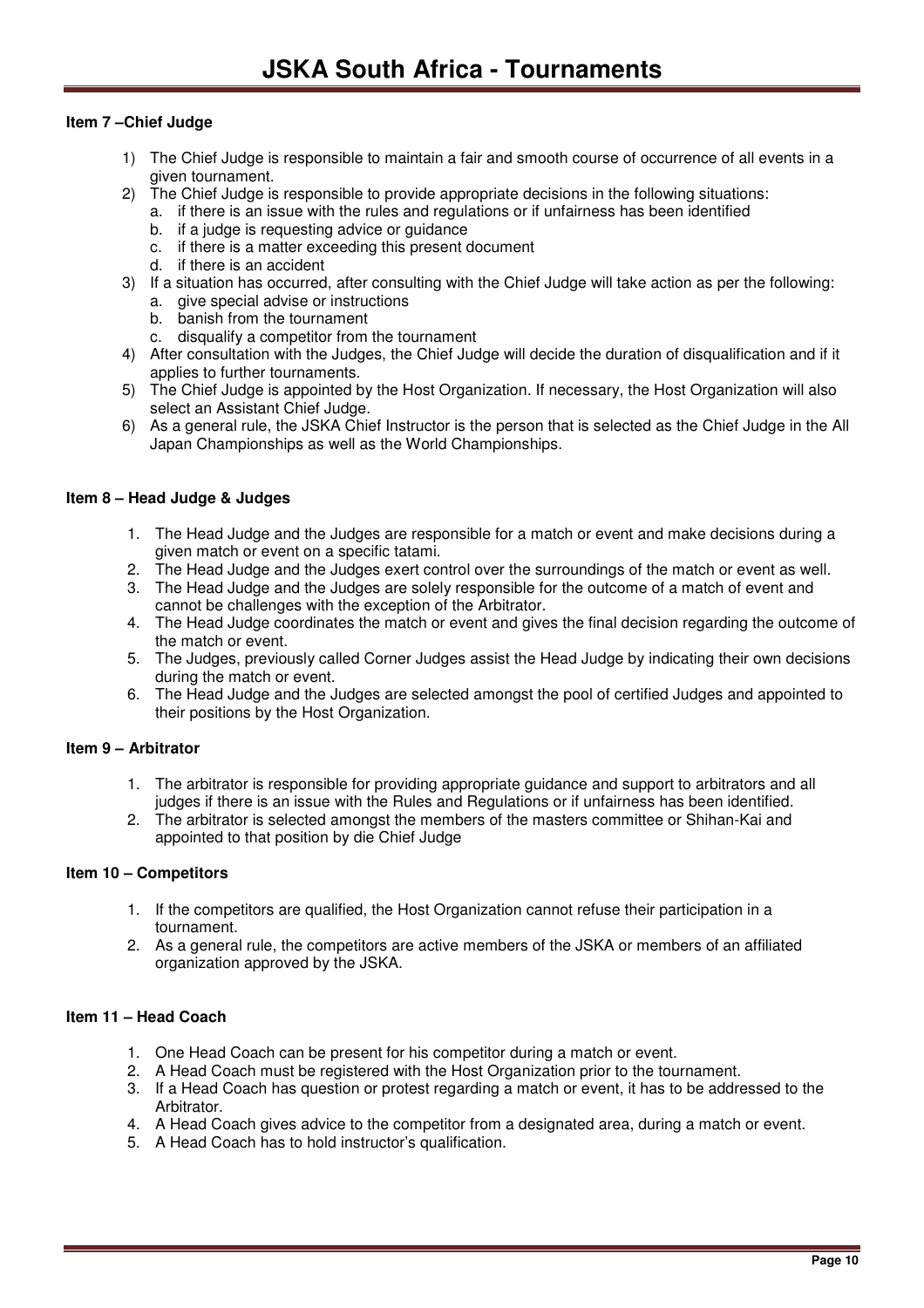#### **Item 12 – Timekeepers**

A timekeeper is responsible to keep time of a match or event, as well as notify the Head Judge of elapsed time during the match or event as per set procedure.

#### **Item 13 – Scorekeepers**

A scorekeeper is responsible for keeping a record of all scores during a match or event, as well as announcing or presenting those scores publicly. If necessary, the scorekeeper shall notify the Head Judge of these scores.

## **Item 14 – Directors of Operations**

A director of operations is responsible for good communication between all competitors and officials to ensure smooth occurrence of the tournament.

## **Item 15 – Official Doctor**

- 1. The Official Doctor is selected by the tournament officials.
- 2. The Official Doctor in conjunction with the Chief Judge is responsible for all medical decisions that may occur during the course of an incident involving injury, whereas the candidate is to continue or withdraw from a match.

#### **Item 16 – Medical Attendants**

A medical attendant is responsible to treat and support an illness or injury that may occur during the course of a tournament, in order to maintain a safe environment for all participants.

## **Item 17 – Dress Code for Participants**

- 1. A competitor wears an all white karate uniform. In order to differentiate between opponents, one shall wear a thin red band of cloth around the waist.
- 2. A competitor wears an identifying number that is given prior to the tournament and that is sown on a designated location of the uniform.
- 3. A competitor wears protective gear as per specification.
- 4. A competitor wears nothing more than is mentioned in the prior statement unless specified by either the Head Judge or the Chief Judge.
- 5. A Head Coach must wear an armband on the left upper arm, with the word coach written in Japanese.
- 6. The Head Judges, the Judges and the Arbitrators must wear the JSKA official dress wear that consists of a pair of light gray pants, a short sleeve white shirt and JSKA tie. An official judge's badge is added and worn on the left breast pocket.
- 7. All other support staff is easily identified as such by wearing a similar dress wear.

# **Item 18 – Set-up of Courts**

- 1. The court area is a square measuring 8 meters X 8 meters, marked off by a 4-5 centimetres wide line. The outer edges of this line measure 8 meters. If mats are used, the boundary may be marked by mats of different colour.
- 2. For a Kumite Match or Event, the starting positions of the competitors are on the centre line, indicated by two parallel lines both 1 meter long, and that are 3 meters apart from each other. In general, when facing what is called the Front or Shomen, the right line is red and the left line is white.
- 3. For a Flag System Kata Match or Event, the starting lines of the competitors are 2 meters from the back line and 3 meters apart from each other. These lines are designed in the shape of a short inverted T; the horizontal line is 70 centimetres long and the vertical line is 35 centimetres long. As for a Point System Kata Match or Event, the inverted T starting lines are 2 meters back from the centre of the court.
- 4. For safety reasons, a court shall not be raised for more than 1 meter above the ground level and there is a 2 meters wide safety area around the court.
- 5. The surface of the court should be flat and smooth. It may be made of wood, resin, urethane mats or Tatami mats.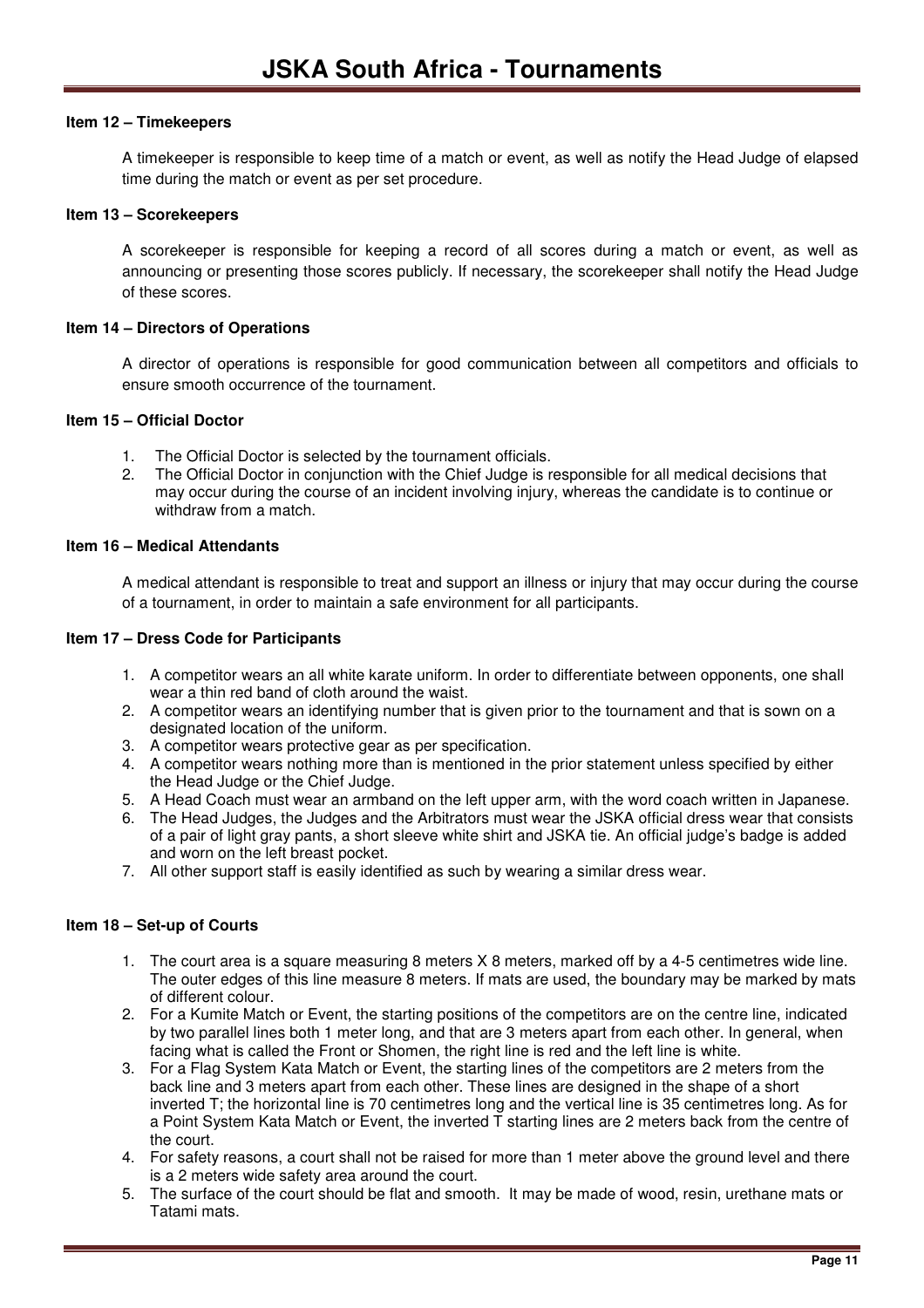6. To indicate the position of the Head Judge, a line is drawn 1.5 meters back from the centre of the court.



## **Item 19 – Events & Categories**

- 1. The events are as follow:
	- a. Kumite Events Individual and Team
	- b. Kata Events Individual and Team
- 2. It is possible to hold different events as well.

# **CHAPTER 3 KUMITE EVENTS**

## **Item 20 – Definition of Event**

- 1. In a Kumite Event, two competitors enter the court and within the allotted time, perform various kinds of techniques freely against each other hoping to hold victory. There are two different kinds of scoring system:
	- a. 1 Point Match or Ippon Shobu: The competitor who has scored one full point or 2 half points first, within the allotted time, is declared the winner.
	- b. 3 Points Match or Sanbon Shobu: The competitor who has scored 3 full points first, within the allotted time, is declared the winner.
- 2. In a match or event, all techniques punches, kicks, strikes, have to be done with control. The distance required to do the techniques should be close enough to be able to be effective. There should be no damage done to the opponent.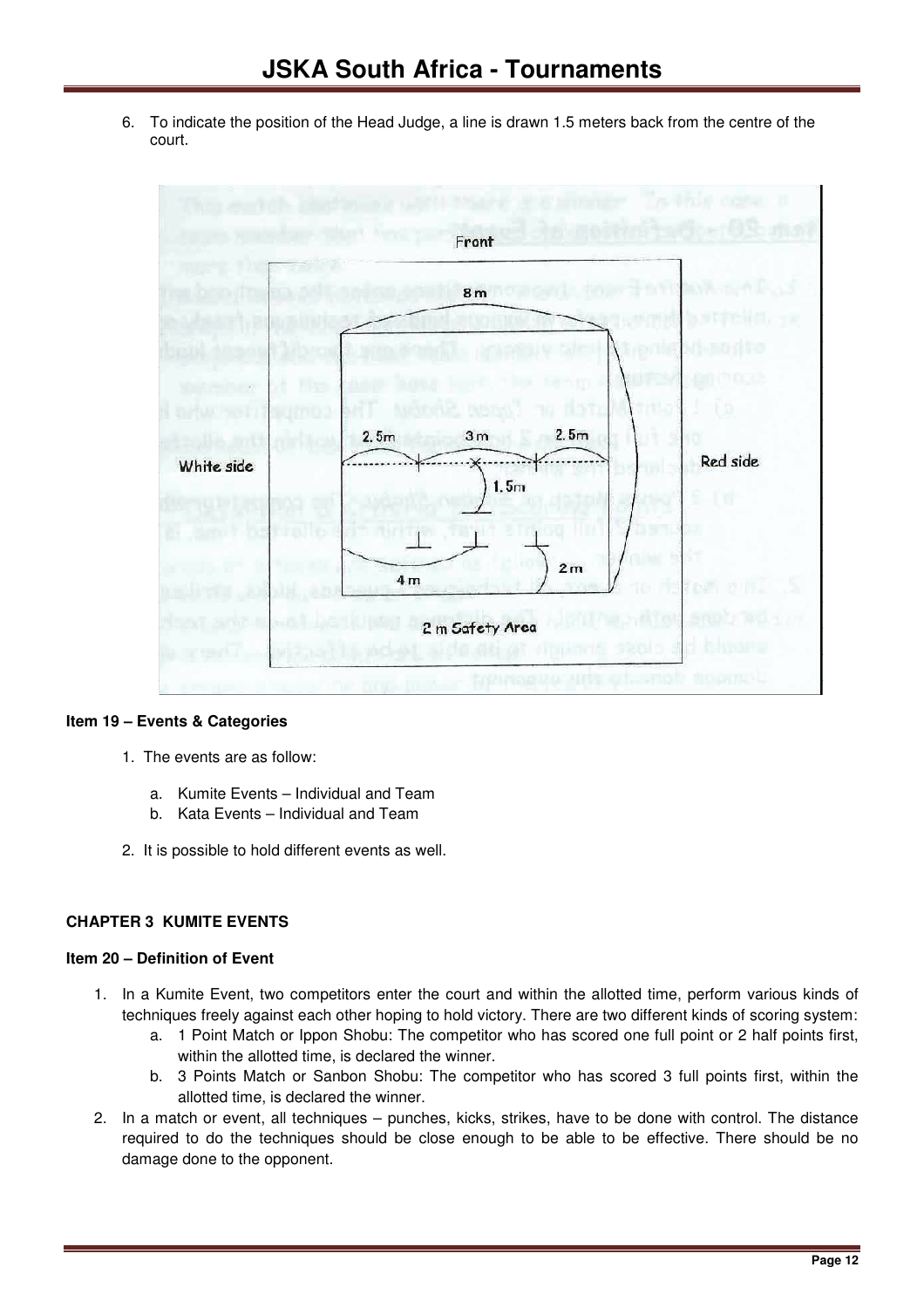## **Item 21 – Definition of Team Event**

- 1. A team consists of an odd number of competitors.
- 2. As a general rule, all team members have to be present at the first round of a match or event. The team that is seeded or placed in order to not face each other in the first round, have to be present at the second round of a match or event. Subsequently, if the team is missing a member or members, that missed person or persons must be placed last in the sequencing of competitors of that match.
- 3. Prior to the event, the order in which the competitors will perform must be reported. The winning team is determined by the number of individual performances that are won.
- 4. There are two kinds of team competition. The first one is when an equal amount of competitors from each team face each other, determining a number of wins.
	- a) Match by Elimination: Each team member has one performing bout each. The individual results are then added up to determine which team has won. If there is a draw, the highest score determines the win, as per the following:
	- 1 point or Ippon, disqualification or Hansoku, absolute disqualification or Shikkaku, withdrawal by disqualification or Kiken, out of bounds or Jogai Hansoku, volunteer non-defending or Muboubi Hansoku, 2 half points, decision by Judges.
	- b) If there is still a draw, a match is held with a competitor chosen by each team, in order to determine the win. This is called a Decision Match by Team Choice or Daihyosha Ketteisen. This match continues until there is a winner. In this case, a team member that has performed before may compete, but no more than twice.

The second kind of team competition is when an equal amount of competitors from each team face each other; the winner of a match remains to fight each competitor of the opposing team in turn, until a loss. The competitor who loses a match is eliminated from this process.

c) Round Robin Elimination Match: The winner of the first match stays in the court and keeps fighting until he loses. The loser steps out and the next team member steps in. When all members of the team have lost, the team itself loses.

5. No mixed team of males and females are allowed.

# **Item 22 – Definition & Criteria for Scoring Points**

- 1. The areas of attacks are defined as follow:
	- a. head and neck area or Jodan
	- b. stomach, sides of the abdomen and back, in this case Chudan
- 2. Criteria for scoring points are as follow:
	- a. proper execution and power of the technique
	- b. proper distance and timing
	- c. correct posture and proper frame of mind
	- d. concentrated mind and spirit
	- e. execution to the proper target

3. If all the criteria mentioned above have been reached in the execution of a punch, a kick or a strike, this constitutes what is scored as 1 point or Ippon.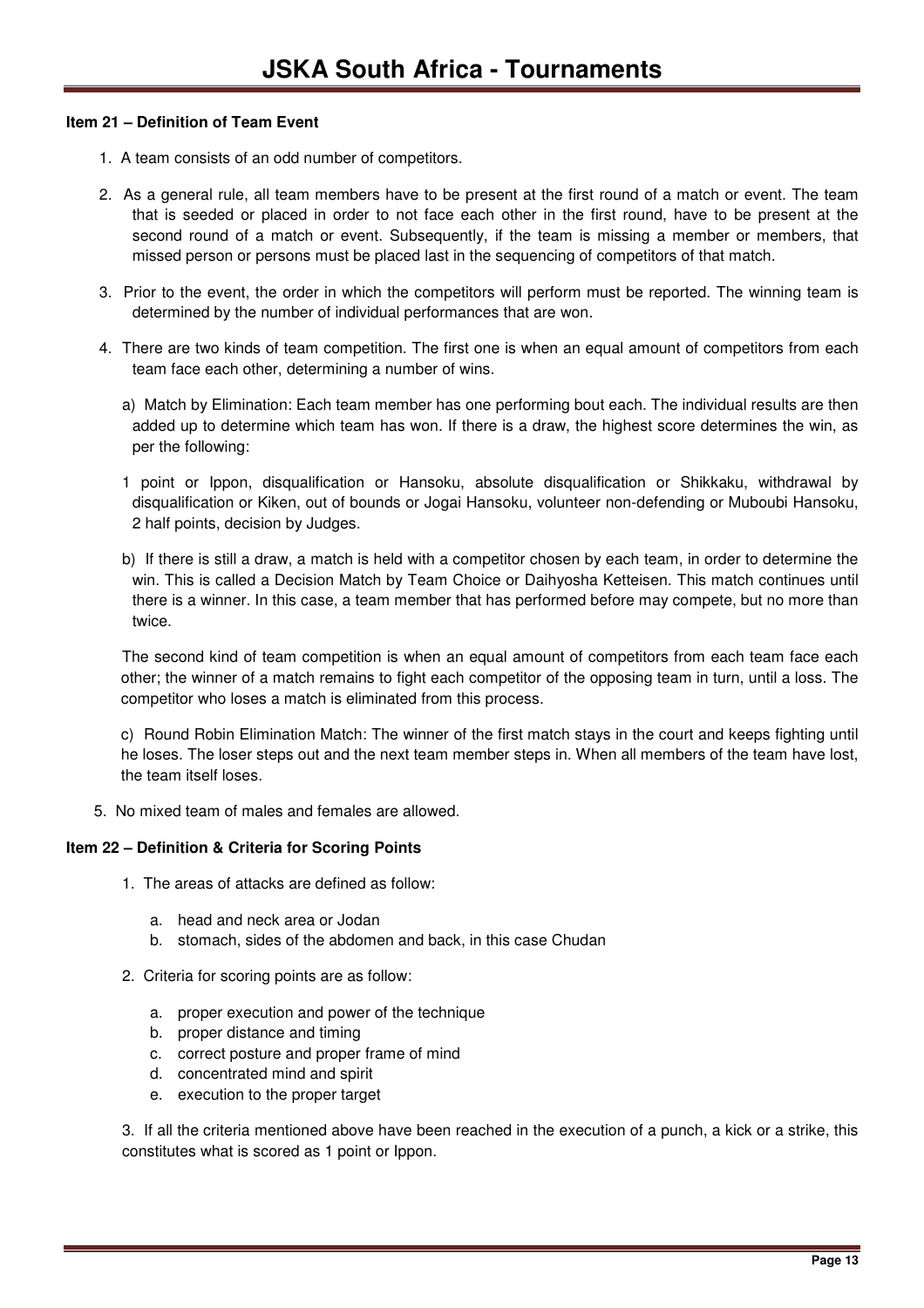4. A 1 point or Ippon can be scored even if some of the above mentioned criteria are not reached, in the following situations:

- a. successfully evading an attack while executing a effective counterattack or Deai
- b. knocking the opponent off balance and executing an effective attack
- c. a consecutive series of attacks that all reach their target
- d. the opponent is without any defense

5. A technique that is well executed but does not qualify as a 1 point or Ippon, is defined as a half point or Waza-Ari.

6. 2 half points become 1 point or Ippon.

7. If both competitors move and execute a technique at the same time and with similar intensity, this is called Aiuchi. In this instance, the attacks cancel each other and no points are scored.

#### **Item 23 – Criteria for Reaching an Outcome in a Match**

1. If none of the two competitors reach the full score within the allotted time, each Judge indicate their decision as to the outcome of the match or event. The outcome of the match or event is determined by the decision of all the Judges together.

2. If both competitors get injured or for other reasons cannot continue the match, the Judges will indicate their decision as to the outcome of the match or event.

- 3. The following elements help to determine the outcome of a match:
	- a. if any points are scored
	- b. if there are warnings or Hansoku Chui have been given
	- c. if there are out of bounds warnings or Jogai Chui have been given
	- d. if there are volunteer non defending warnings or Muboubi Chui have been given
	- e. if one competitor has dominated more in that match
	- f. skill and strength of the techniques displayed
	- g. fighting spirit and effort shown by a competitor; if there has been any caution or Keikoku given
	- h. proper frame of mind shown by a competitor
	- i. the amount of attacks performed by one competitor as compared to the other

4. The outcome of the match or event is ultimately decided by the Head Judge who must have taken notice of the decision of each Judge.

5. If the outcome of the match or event cannot be decided, a draw or Hikiwake is then declared.

#### **Item 24 – Re-Match (Sai-Shiai) & Second Re-Match (Sai-Sai-Shiai)**

1. If there is a draw, another match will be held. This re-match is called Sai-Shiai. If this re-match ends up in a draw, a second re-match called Sai-Sai-Shiai will be held. However, the Head Judge may order that this second re-match is a "sudden death" match meaning that the competitor that scores first is declared the winner.

2. After a second re-match the Judges must determine a winner.

3. In a World Championships as well as a National Championships, the final match of that event will have as many re-matches as needed in order to determine a winner.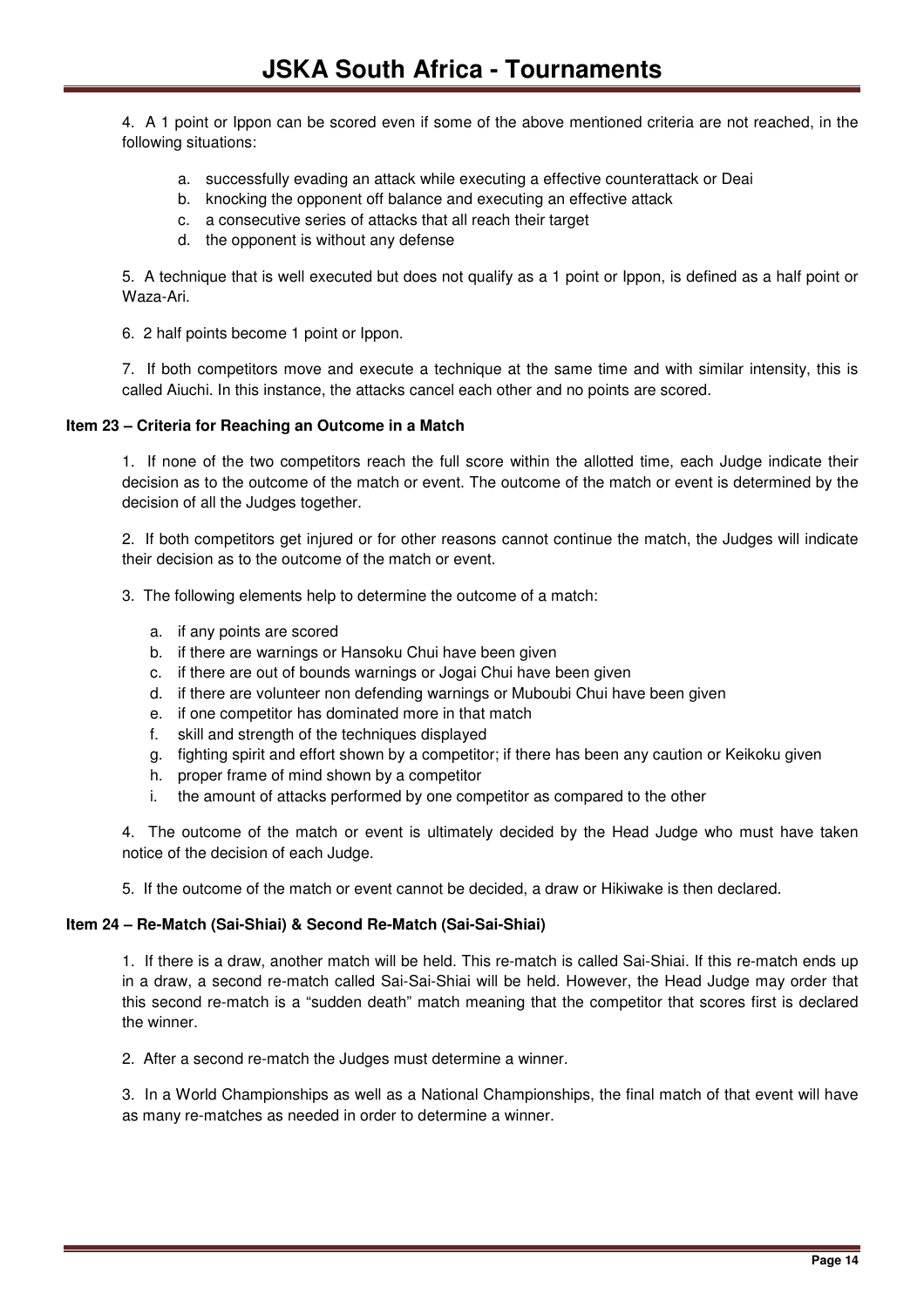## **Item 25 – Criteria Leading to Disqualification (Hansoku**)

- 1. The following elements are forbidden:
	- a. excessive contact
	- b. whereas joints are involved
	- c. performing dangerous throws
	- d. wasting time by not attacking
	- e. using provocative language and attitude, or verbal taunting
	- f. continuing to attach after stop (Yame) or out of bounds (Jogai) is called
	- g. head butt attack
	- h. spear hand or Nukite attack to the eyes
	- i. purposely attacking the groin area
	- j. when being attacked, the reaction is overly exaggerated
- 2. If there has been any of the above that have been perpetrated, the following decisions will be made:
	- a. If an element has been identified but not severe as to cause injury or damage to a competitor, a caution or Keikoku is then given. This caution does not affect judging decision but if a second caution is given in the same match, this could result in disqualification of the perpetrator and the other competitor is declared the winner.
	- b. If an element has been identified as severe and there is obvious malicious intent or if a competitor is seriously injured or damaged, a disqualification or Hansoku is given to the perpetrator and the other competitor is declared the winner.

3. Any competitor who has received a disqualification or Hansoku twice during a tournament, is not allowed to continue to compete in Individual or Team Kumite. However, participation in Kata Events is possible. The competitor who has received a first disqualification or Hansoku is to be identified by the marking of a red tape.

4. When a Hansoku is announced by the Head Judge, the scorekeeper will record this on a specific document that is submitted to the Chief Judge.

#### **Item 26 – Out of Bounds (Jogai)**

If a competitor touches the ground outside the borders of the court with any part of the body, a caution indicative of out of bounds or Jogai Keikoku is then announced. If this happens a second time, an out of bounds warning or Jogai Chui is given. If this happens a third time, a disqualification by out of bounds or Jogai Hansoku is given to the perpetrator and the other competitor is declared the winner.

#### **Item 27 – Criteria for Volunteer Non Defending (Muboubi)**

1. A caution for volunteer non defending called Muboubi Keikoku, a warning for volunteer non defending called Muboubi Chui and a disqualification for volunteer non defending called Muboubi Hansoku can be given in the following situations:

- a. if it is obvious that a competitor does not provide any defensive effort and gets hit, then that competitor receives the appropriate level of volunteer non defending and the other competitor the appropriate level of reprimand or Hansoku
- b. if it is identified that a competitor shows no fighting effort

2. Although not necessarily hit, a competitor can receive a non defending reprimand, either caution, warning or disqualification as the referee may judge the present situation dangerous. In that case the other competitor is declared the winner.

# **Item 28 – Absolute Disqualification (Shikkaku)**

1. An absolute disqualification or Shikkaku is given in the following situations and therefore the other competitor is declared the winner: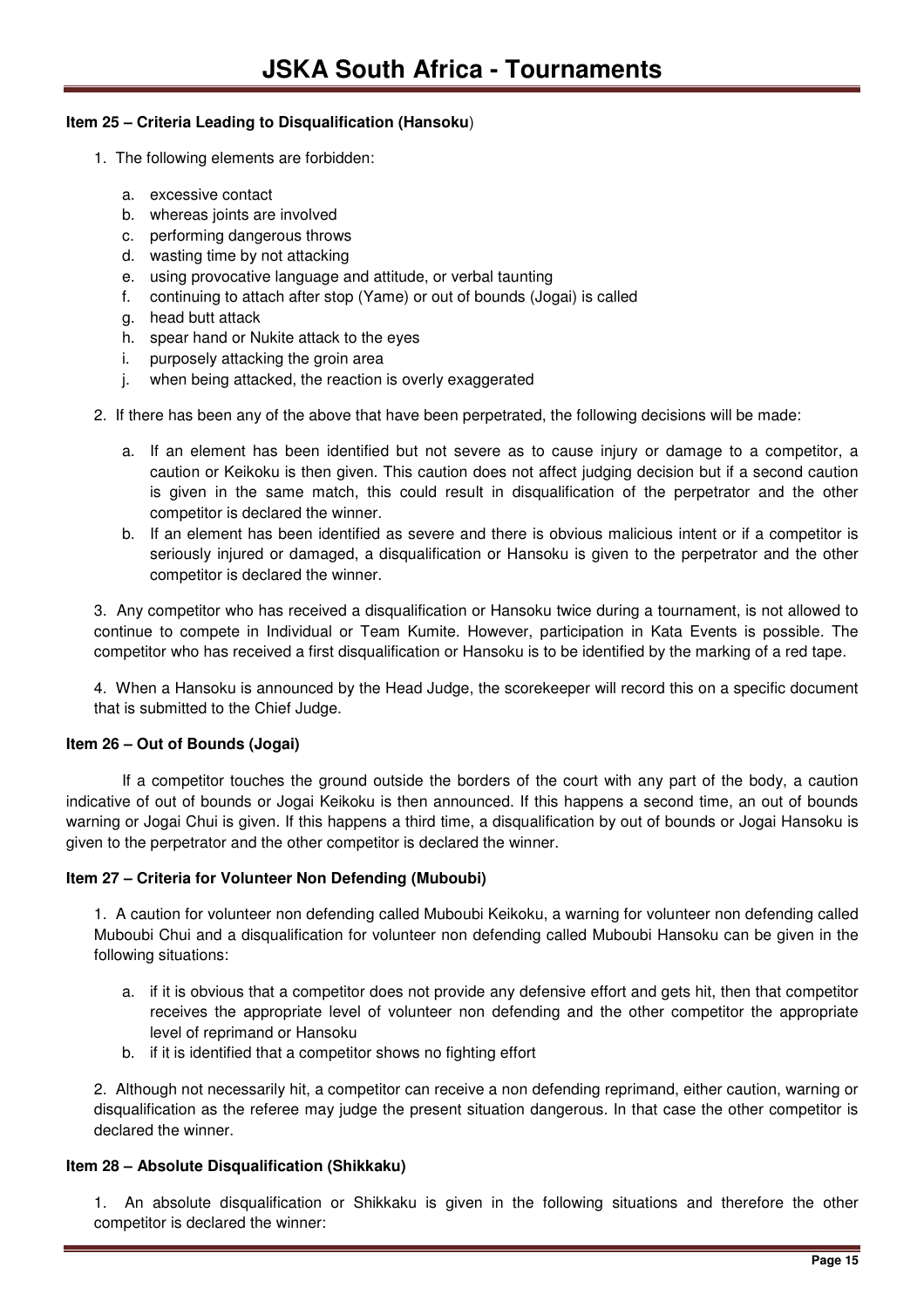- a. non-compliance to the orders of the Head Judge
- b. display of poor and unacceptable attitude and frame of mind and use of unacceptable verbal or body language as a Karate competitor
- c. if it is deemed inappropriate for the match to continue

2. After absolute disqualification has been given to a competitor, that competitor cannot continue to participate in that tournament with the exception of Item 38 under number 2 a) and b).

3. The details of an absolute disqualification must be discussed by the involved Judges and given to the pertinent scorekeepers who enter these specified details on the appropriate form which is given to the Chief Judge.

4. If a team has perpetrated a serious offense, the whole team is given an absolute disqualification and the other team is declared the winner.

#### **Item 29 – Withdrawal (Kiken)**

- 1. If a competitor withdraws, the other competitor is declared the winner.
- 2. A competitor who voluntarily withdraws cannot compete in any other matches or events.

#### **Item 30 – In the Case of an Injury**

 If a competitor in unable to continue a match due to injury, the Judges will decide if a withdrawal or Kiken is to be given. If that is the case, then the other competitor is declared the winner. If both competitors are injured and there are no disqualifications or Hansoku issued, then the match is stopped and a decision asto the outcome of the match will be called.

#### **Item 31 – Required Officials**

The following officials are required per court:

- a. 1 Arbitrator
- b. 1 Head Judge
- c. 4 Judges

#### **Item 32 – Time of the Event**

1. The allotted time for a match or event is 2, 3 or 5 minutes.

2. The Head Judge starts the match with a verbal cue that ends with the word: begin or Hajime at which the countdown is started.

Countdown is interrupted when stop (Yame) or out of bounds (Jogai) is called. Countdown resumes when the verbal cue: resume or Tsuzukete Hajime is pronounced. If the allotted time for the match has elapsed, the timekeeper will announce this to the Head Judge and the match is thus finished.

#### **Item 33 – Procedures & Operations**

1. The Head Judge calls the competitors to line up. Then to bow to the Front or Shomen Ni Rei and to each other or Otagai Ni Rei.

2. Two competitors move to their respective designated positions and bow to each other.

3. At the end of the match or event, the Head Judge calls the competitors to line up, then will tell them to bow to each other and to the Front.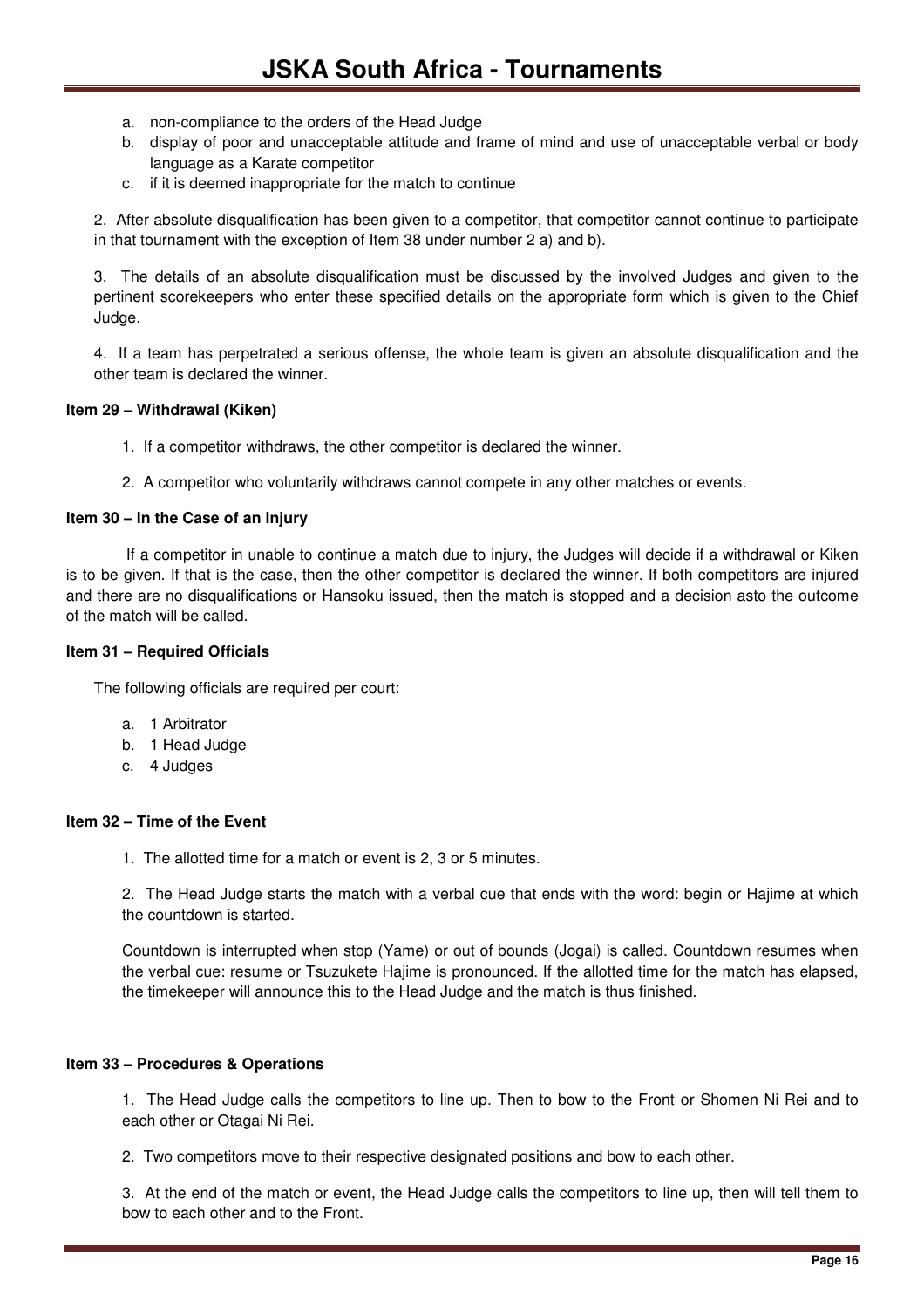4. The Head Judge will call the match to stop, Yame or out of bounds, Jogai and interrupt the match, in the following situations:

- a. if there is a 1 point or Ippon or a half point or Waza-Ari
- b. if the competitors need to fix their uniform or if the Head Judge need to give them advice
- c. if there are any elements that can lead to disqualification
- d. an injury or accident
- e. if the Arbitrator is indicating to interrupt the match or event
- f. at a Judge's indication and the Head Judge considers it necessary
- g. if a match or the surroundings of a match is considered dangerous
- h. if a competitor touches the grounds outside the borders of the court with any part of the body
- i. when the allotted time for a match or event has elapsed

5. During the match or event if any of the above is identified, the Judges will signal the identified element by whistle and a corresponding flag gesture to the Head Judge.

6. If necessary, the Head Judge will confer with the Judges to discuss an element and make appropriate recommendations or corrections.

This takes place within the presence of the Arbitrator. If the Judges are not agreeing, then a decision is taken with a majority rule and the Head Judge will declare the final decision.

7. The Head Judge then gives the command to resume the match or Tsuzukete Hajime and the match is thus pursued.

8. A competitor may request to have the match interrupted by calling a time-out for the following situations that may not have been noticed by the Head Judge: accident, injury or sickness. However, the match is not interrupted until the Head Judge chooses to call the interruption.

9. When it is time to decide the outcome of the match or event, the Head Judge will use either voice command or whistle command to indicate that it is decision time or Hantei. The Judges will then indicate their decision by using a flag or flags.

10. After taking notice of the decision of each of the Judges, the Head Judge will announce the outcome of the match or event.

11. The timekeeper is seated at a designated location and monitors with a stopwatch the elapsing time during a match and uses a bell to indicate to the Judges by ringing once that 30 seconds are remaining, as well as by ringing twice, that all allotted time has elapsed.

12. The scorekeepers use the pertinent official forms to keep records of all scores and outcome of all matches or events, following the Head Judge's announcements.

#### **Item 34 – Required Equipment**

- 1. Whistles one per official
- 2. Red and white flags a pair for each Judge
- 3. A stopwatch
- 4. A bell
- 5. Official forms for scorekeepers including a copy for the Arbitrator

6. Red bands of cloth to differentiate the competitors– the dimensions of this red band of cloth worn around the waist should not hinder the match in any way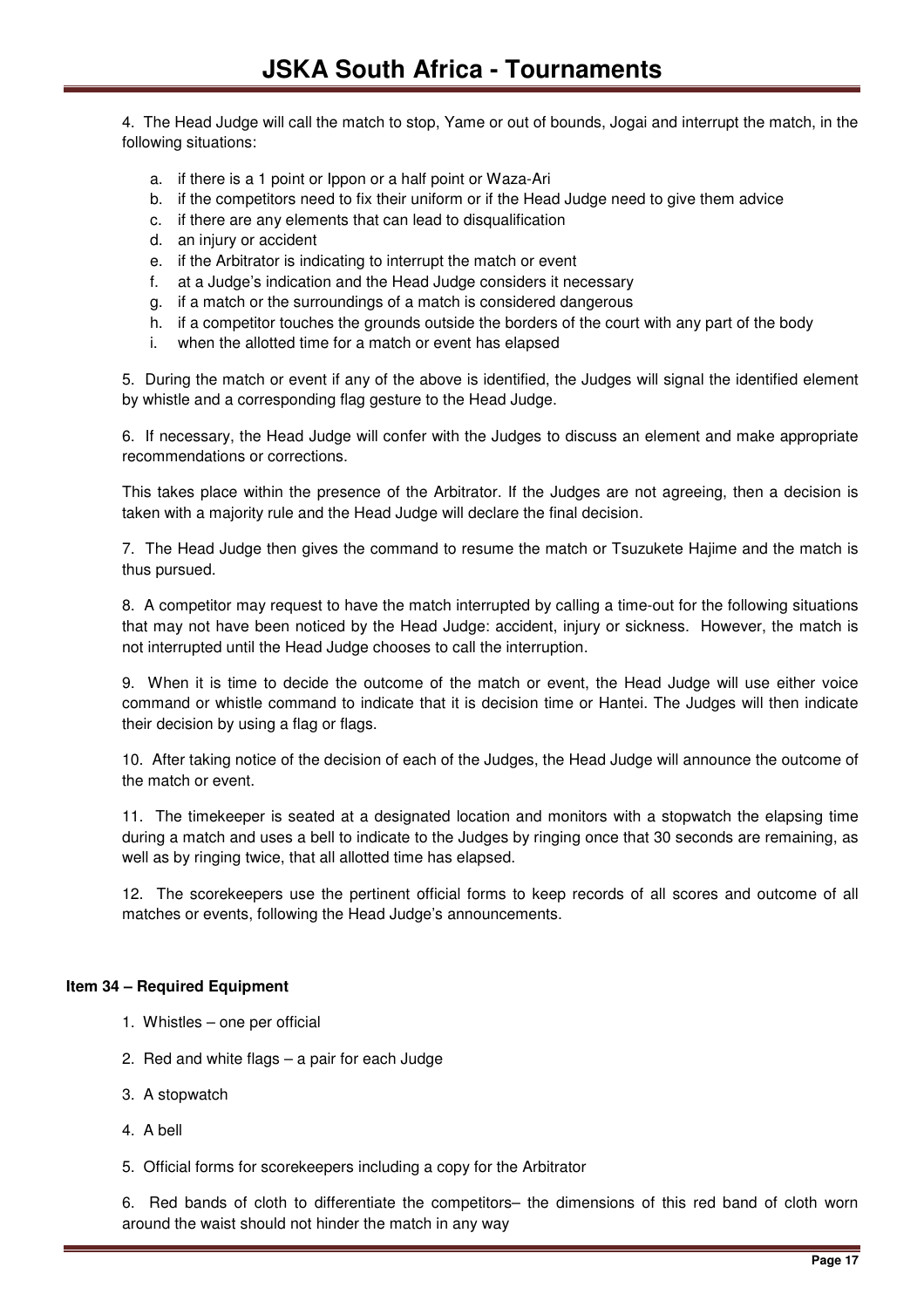- 7. Guards for the hands
- 8. Chest protector for the women
- 9. A mouth guard

## **CHAPTER 4 KATA EVENTS**

#### **Item 35 – Definition & Guidelines for Event**

1. In a Kata Event, a Kata is performed in a court. The Judges make a decision in order to declare a winner. The following types of KataEvents or Matches are as follow:

- a. Red and White Flag System: 2 competitors simultaneously perform the same Kata that is chosen by the Head Judge and a winner is declared.
- b. Point System: 1 competitor at a time perform a Kata and each Judge gives points on the performance of that competitor. The points are added up for a total score and a winner is declared.
- c. Team Kata: 3 competitors perform the same Kata and start by facing the Front or Shomen, at a starting position of their choice. The team is given a total score according to the Point System.

2. Each competitor or team chooses a Kata from the following list that has been approved by the Masters Committee or Shihan-Kai:

- . Heian Shodan . Heian Nidan . Heian Sandan . HeianYondan
- . Heian Godan . Tekki Shodan . Tekki Nidan . Tekki Sandan
- . Bassai Dai . Kanku Dai . Jion . Enpi . Bassai Sho. Kanku Sho
- . Jitte . Gankaku . Hangetsu . Nijushiho . Chinte .Unsu . Meikyo
- . Gojushiho Sho . Gojushiho Dai . Wankan
- 3. The types of Kata matches are as follow:
	- a. Matches by Designated Basic Kataor Shitei Kata- the Head Judge chooses at random one of the Kata from the following list and the winner is declared by Red and White Flag System:
	- b. . Heian Nidan . Heian Sandan . HeianYondan
	- c. . Heian Godan . Tekki Shodan
	- d. Matches by Designated Intermediate Kataor Sentei Kata– the Head Judge chooses at random one of the Kata from the following list and the winner is declared by Red and White Flag
	- e. System:
	- f. . Bassai Dai . Kanku Dai . Jion . Enpi
	- g. Match by Designated Intermediate Kataor Sentei Katain the Point System the competitor chooses one Kata from the Designated Intermediate Kata list to perform and the winner is declared by point system.
	- h. Match by Favorite Kataor Tokui Kata– The competitor chooses a Kata from the list as seen in the above #2 with exception of all the Kata in the Designated Basic Kata list, and the winner is declared by point system.

#### **Item 36 – Required Officials**

The following officials are required per court:

- a. 1 Head Judge
- b. 4 Judges for the Red and White Flag System events & 6 or 4 Judges for the Point System events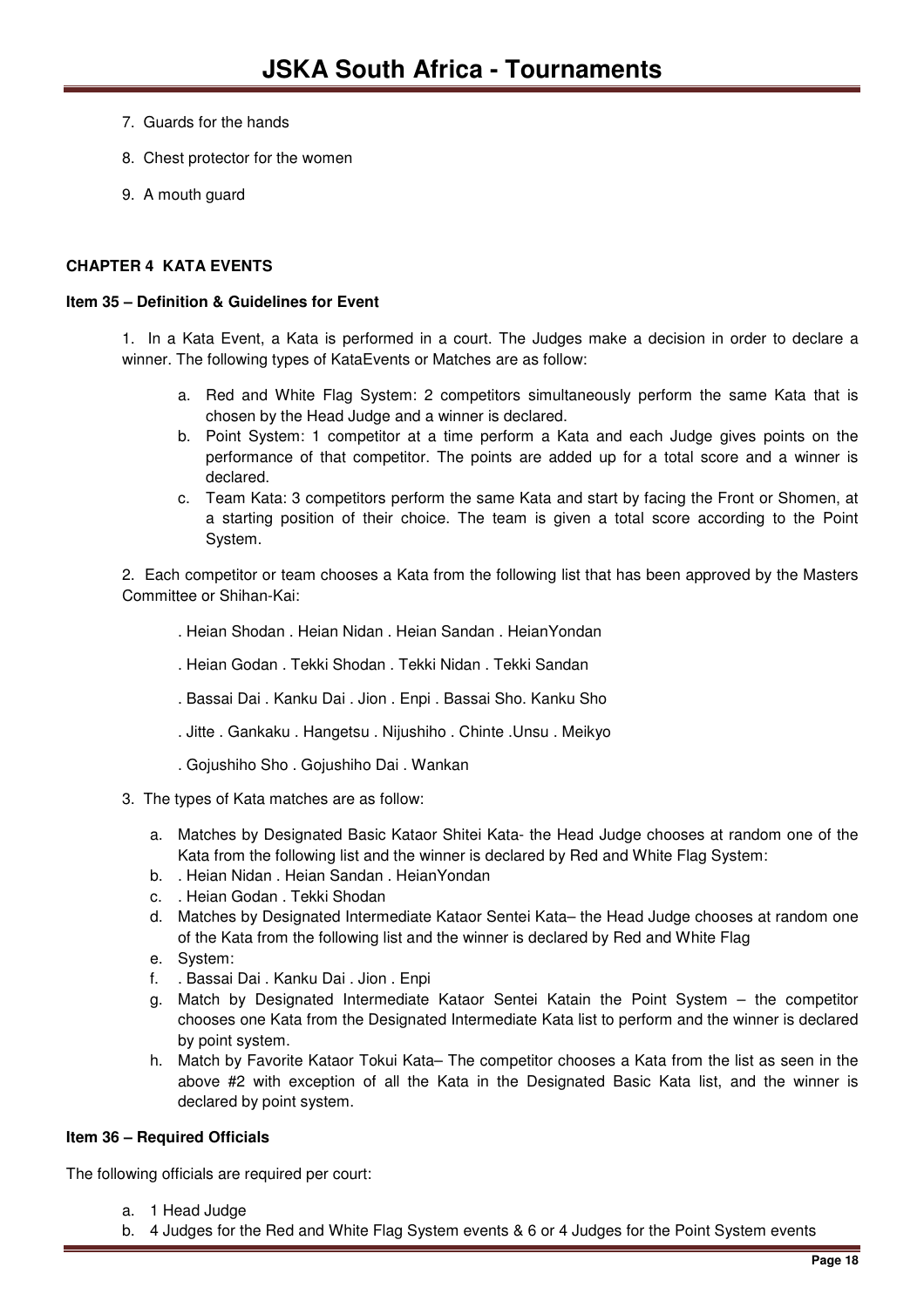# **Item 37 – Criteria for Judging**

- 1. Criteria for judging a Kata Event are as follow:
	- a. proper sequence of movement
	- b. observing the 3 key elements of Kata: levels of strength, contraction and expansion of the body and change in the speed of the techniques
	- c. power and accuracy in performance of basic techniques
	- d. following the proper course of direction and accuracy in returning to the starting position or Embusen
	- e. overall performance and illustrating the essential characteristics of the chosen Kata
	- f. correct eye contact or Chakugan
	- g. fighting spirit and effort
	- h. proper use of stance and posture or Kamae and the ability to focus the mind or Zanshin
	- i. proper frame of mind
	- j. accuracy in transforming the body parts into "weapons" of attack and defense
	- k. accuracy in reaching the point of target
	- l. if there are any exaggerated movements
	- m. intentional change to the set flow of the Kata
	- n. synchronization of performance in Team Kata

2. For Point System, 10 is the highest score. The Judges and the Head Judge decide and indicate their scores on their respective score boards. The highest and the lowest scores are dropped and the rest is added up, forming the total score.

## **Item 38 – Criteria for Point Deduction & for Disqualification**

- 1. Points are deducted as per the following situations:
	- a. the competitor makes a mistake, but continues to perform
	- b. the competitor pauses for no apparent reason but continues afterwards
	- c. the competitor makes breathing sounds while executing the Kata
	- d. the competitor is outside the 1 step allowance for coming back to the starting position (Embusen). This can represent 0.1 to 0.3 deduction in scoring.
- 2. The competitor is disqualified as per the following situations:
	- a. the competitor does not finish the Kata
	- b. the competitor does a different Kata from the one announced
	- c. the competitor uses profane verbal or body language
	- d. as a general rule, a competitor that has been disqualified in a Kumite match or event cannot compete in Kata Events as well.

# **Item 39 – Re-Match (Sai-Shiai)**

- 1. If there is a draw in a Red and White Flag System match or event, the Head Judge will choose another Kata to be performed by the 2 competitors.
- 2. If there is a draw in a Point System match or event, the competitors will perform the same Kata again. If there is still a draw, the lowest score that was dropped is now added up for a total score. If there is still a draw, the highest score that was dropped is now added up as well for a total score. If finally there is still a draw, the competitors will perform a different Kata.

# **Item 40 – Procedures & Operations**

1. For a Red and White Flag System match or event, each competitor moves to their respective starting positions and bow to each other.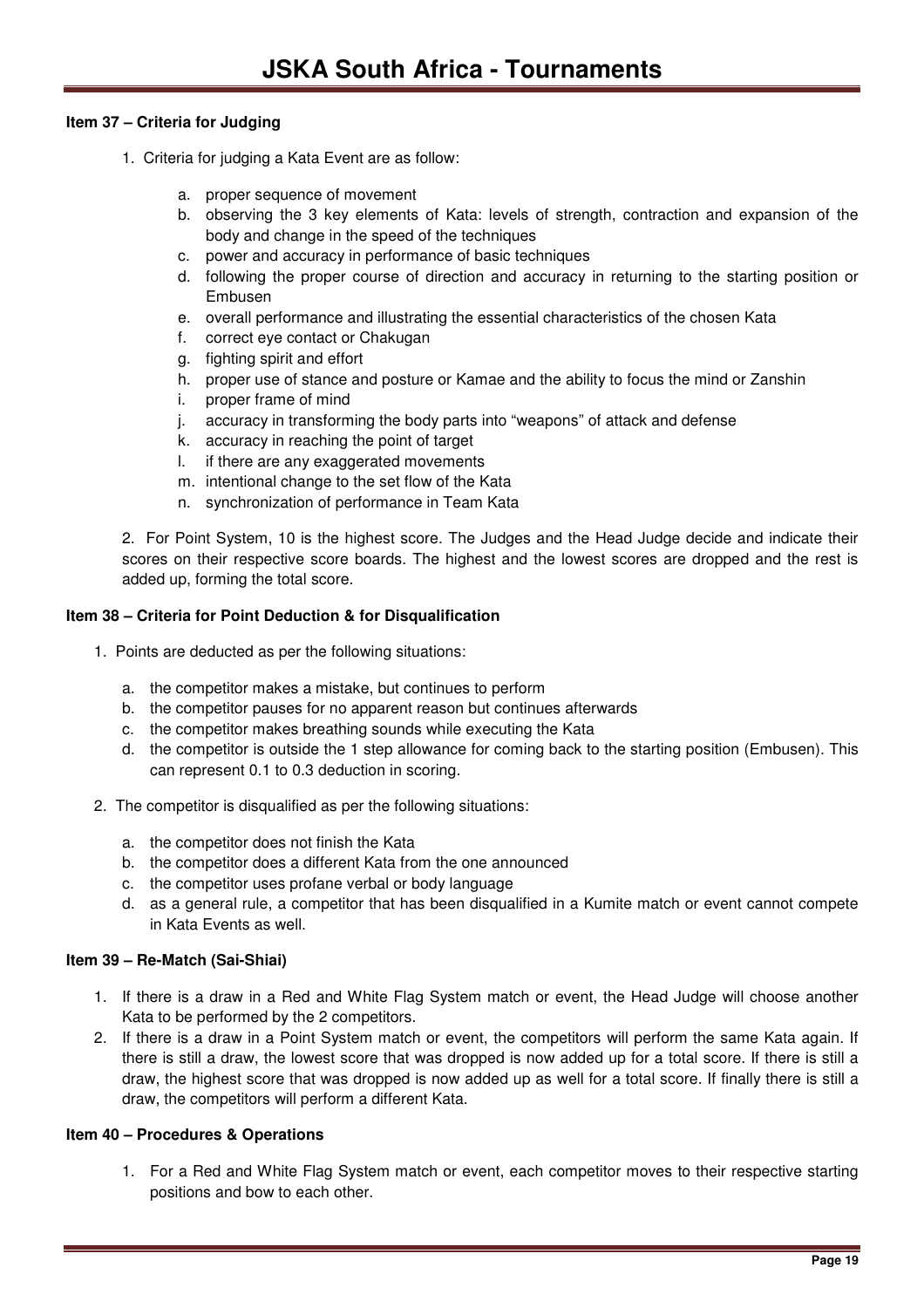- 2. The Head Judge then chooses at random a Kata and announces the name of the Kata to the competitors who repeat the name of that Kata. Both competitors begin their performance at the Head Judge's command to start.
- 3. When their performances are finished, the 2 competitors will then bow to each other and then to the Front.
- 4. For Designated Basic Kataor Shitei Kata, the Head Judge chooses at random a Kata from the set of Designated Basic Kata cards then announces the name of that Kata to the 2 competitors who begin at the Head Judge's voice or whistle command to start.
- 5. For Point System, each competitor chooses their own starting positions, and announces the name of their chosen Kata. The Head Judge will repeat the name of that Kata and the competitor will then start their performance at their own timing.
- 6. For Designated Intermediate Kata or Sentei Kata, please follow the directions of the above #3 and #4 as per applied.
- 7. When the performance is finished, the competitor returns to the starting position and waits for the decision of all the Judges.
- 8. If necessary, the Head Judge will confer with the Judges to discuss and make appropriate recommendations as well as decisions arising from judges vote if there is a disagreement, as per the following:
	- a. improper behaviour leading to disqualification (Hansoku) or making a mistake
	- b. injury or accident
	- c. questionable issue prior to scoring
	- d. at a Judge's indication and the Head Judge considers it necessary
- 9. If any of the above have been identified, the Judges will indicate it to the Head Judge by whistle command.
- 10. The scorekeepers use the pertinent official forms to keep records of all the names of the Kata chosen by each competitor.
- 11. For Red and White Flag System, when it is time to decide the outcome of the match or event, the Head Judge will use either voice command or whistle command to indicate that it is decision time or Hantei. The Judges will then indicate their decision by using aflag or flags.
- 12. For Point System, when it is time to decide the outcome of the match or event, the Head Judge will use whistle command to indicate that it is decision time or Hantei. The Judges will then raise their score boards or score cards with their choice of score.
- 13. One of the scorekeepers reads in a loud and clear voice, each score, starting from the Head Judge and moving clockwise. The other scorekeepers write the announced scores on the appropriate official forms, make the necessary calculations for a total score.
- 14. A scorekeeper will announce the final score and the Head Judge repeats this score. The Head Judge will then use whistle command to indicate to the Judges to lower their score boards or score cards.
- 15. After the announcement of the final score or outcome of the match, the involved competitor steps out of the court.

# **Item 41 – Required Equipment**

- 1. Whistles one per official
- 2. Red and white flags a pair for each Judge
- 3. Score boards or score cards a set per Judge
- 4. Official forms for scorekeepers including a copy for the Arbitrator
- 5. Kata cards: a set of Designated Basic Kata and a set of Designated Intermediate Kata– a set of the appropriate ones for the Head Judge
- 6. Red bands of cloth to differentiate the competitors– the dimensions of this red band of cloth worn around the waist should not hinder the match in any way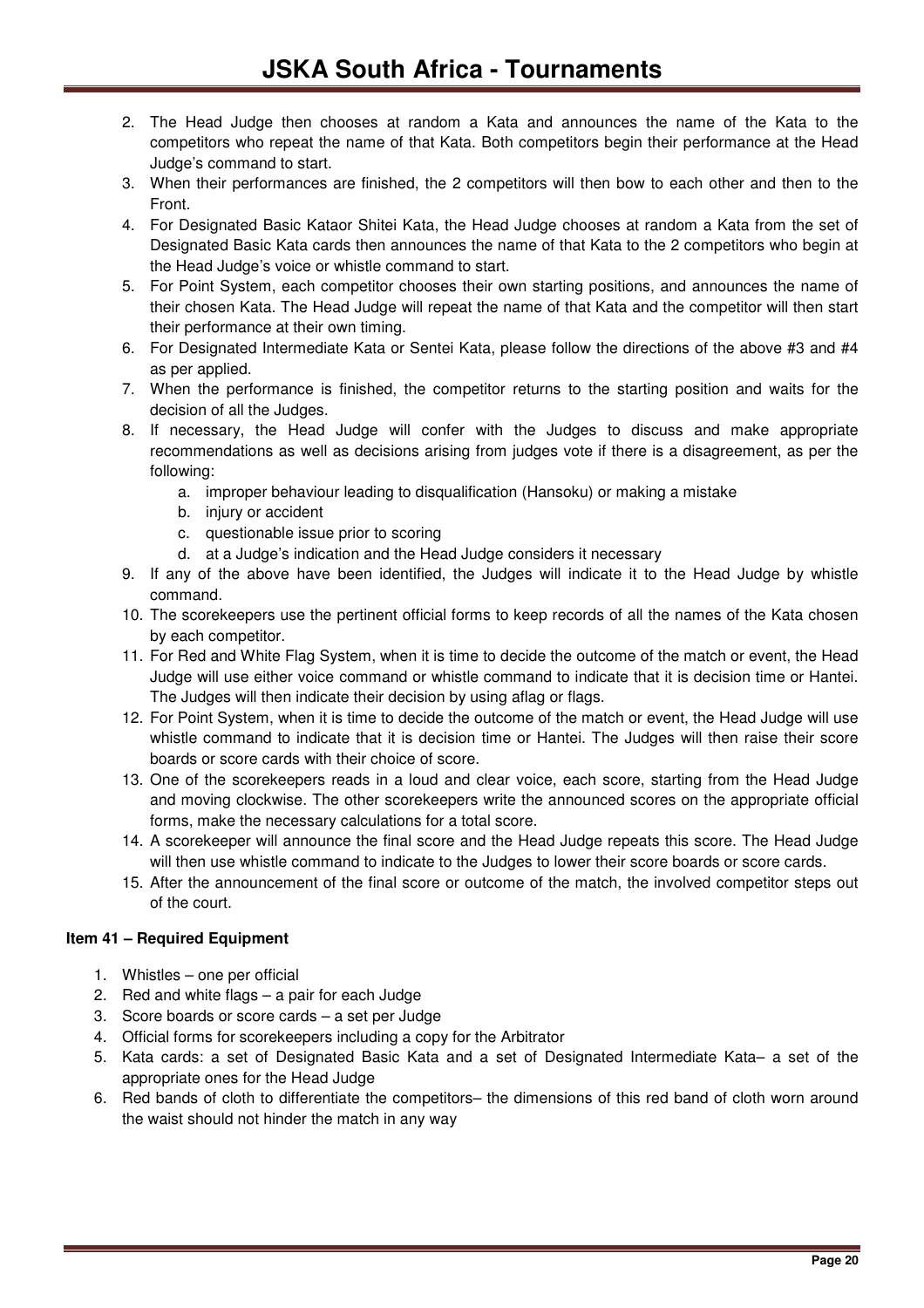# **D. TOURNAMENT RULES & REGULATIONS FOR OFFICIALS**

# **CHAPTER 1- GENERAL RULES**

- Item 1 Goal and Objective
- Item 2 Guide for Use
- Item 3 Rules of Conduct for Officials
- Item 4 Additional Information

## **CHAPTER 2 - PROCEDURES FOR JUDGING**

- Item 5 Voice Commands for the Head Judge
- Item 6 Whistle Commands
- Item 7 Hand & Flag Signals for Court Officials

## **CHAPTER 3 - TO JUDGE KUMITE**

- Item 8 Location of Tatami Officials
- Item 9 Criteria for Decisions

# **CHAPTER 4 - TO JUDGE KATA**

Item 10 – Location of Court Officials

Item 11 – Criteria for Decisions

## **CHAPTER 5 - ADDITIONAL INFORMATION**

Item 12 – Junior Tournaments

Item 13 – Revision of Document

#### **APPENDIX**

- 1. Specific Guidelines For 1 Point Basic Fighting Or Kihon-Ippon Kumite
- 2. Specific Guidelines For Semi-Free Fighting Or Jiyu-Ippon Kumite
- 3. Specific Guidelines For Judging 1 Point Basic Fighting Or Kihon-Ippon Kumite and Semi-Free Fighting Or Jiyu-Ippon Kumite
- 4. Specific Guidelines For Free Fighting Or Jiyu Kumite
- 5. Specific Guidelines For Kata Tournaments
- 6. Hand & Flag Signals For Court Officials Tournament Rules & Regulations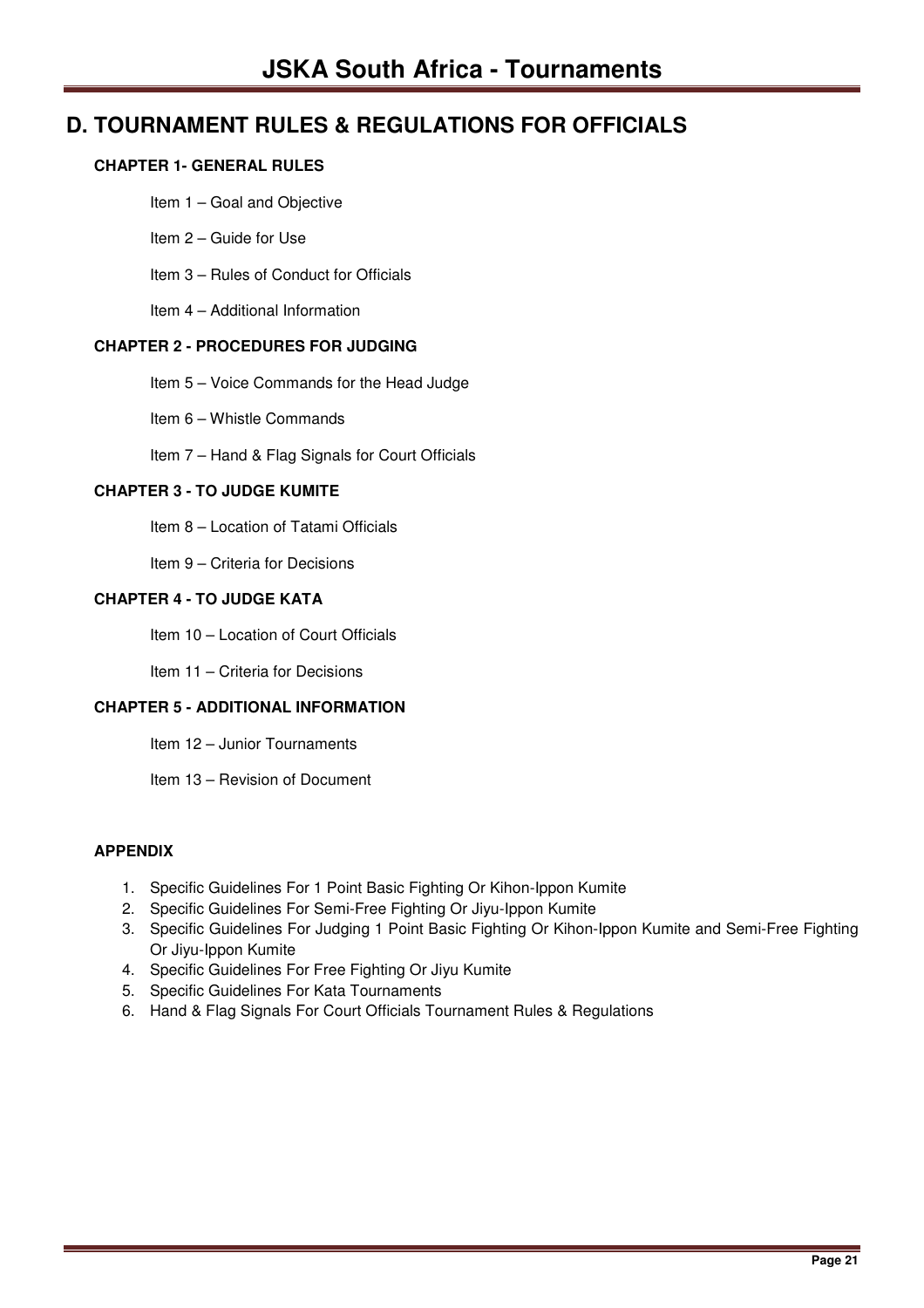# **TOURNAMENT RULES & REGULATIONS FOR OFFICIALS**

# **CHAPTER 1 GENERAL RULES**

## **Item 1 – Goal and Objective**

- 1. The goal of establishing these rules and regulations for officials is to promote standardized guidelines to ensure a fairness and smoothness flow in decision-making.
- 2. This document is to be used as a supplement to the Tournament Rules & Regulations document.

## **Item 2 – Guide for Use**

All official tournaments sponsored by The Japan Shotokan Karate Association are to follow these rules and regulations.

# **Item 3 – Rules of Conduct for Officials**

- 1. All judging officials are to be neutral and fair.
- 2. All judging officials should make their decisions freely and based on the Tournament Rules & Regulations documents.
- 3. All judging officials are to behave in a dignified and professional manner.
- 4. All judging officials give their decisions promptly and accurately.
- 5. During a match or event, a judging official does not talk to any person other than the involved ones in that particular match or event.

#### **Item 4 – Additional Information**

If there arises a situation undefined by this present document, the decision shall be given by the Head Judge

# **CHAPTER 2 PROCEDURES FOR JUDGING**

#### **Item 5 – Voice Commands for the Head Judge**

- 1. The following commands are to be used by the Head Judge:
	- a. 1 Point or 3 Points Match begin Shobu Ippon or Shobu Sanbon Hajime for a Kumite match or event
	- b. Ready, begin for a Kata match or event Yoi Hajime
	- c. Stop Yame
	- d. Return to your starting position Moto No Ichi
	- e. Resume, for a Kumite match or event –Tsukukete Hajime
	- f. 30 seconds time remaining Ato Shibaraku
	- g. Half point Waza-Ari
	- h. 1 point Ippon
	- i. Together making 1 point Awasete Ippon
	- j. No points Torimasen
	- k. Faster attack Hayai
	- l. Simultaneous attacks Aiuchi
	- m. Distance not sufficient Maai
	- n. Blocked attack Ukete-Masu
	- o. Off target attack Nukete-Masu
	- p. Weak attack Yowai
	- q. Caution Keikoku
	- r. Warning Chui
	- s. To disqualify Hansoku
	- t. Non defending Muboubi
	- u. Out of bounds Jogai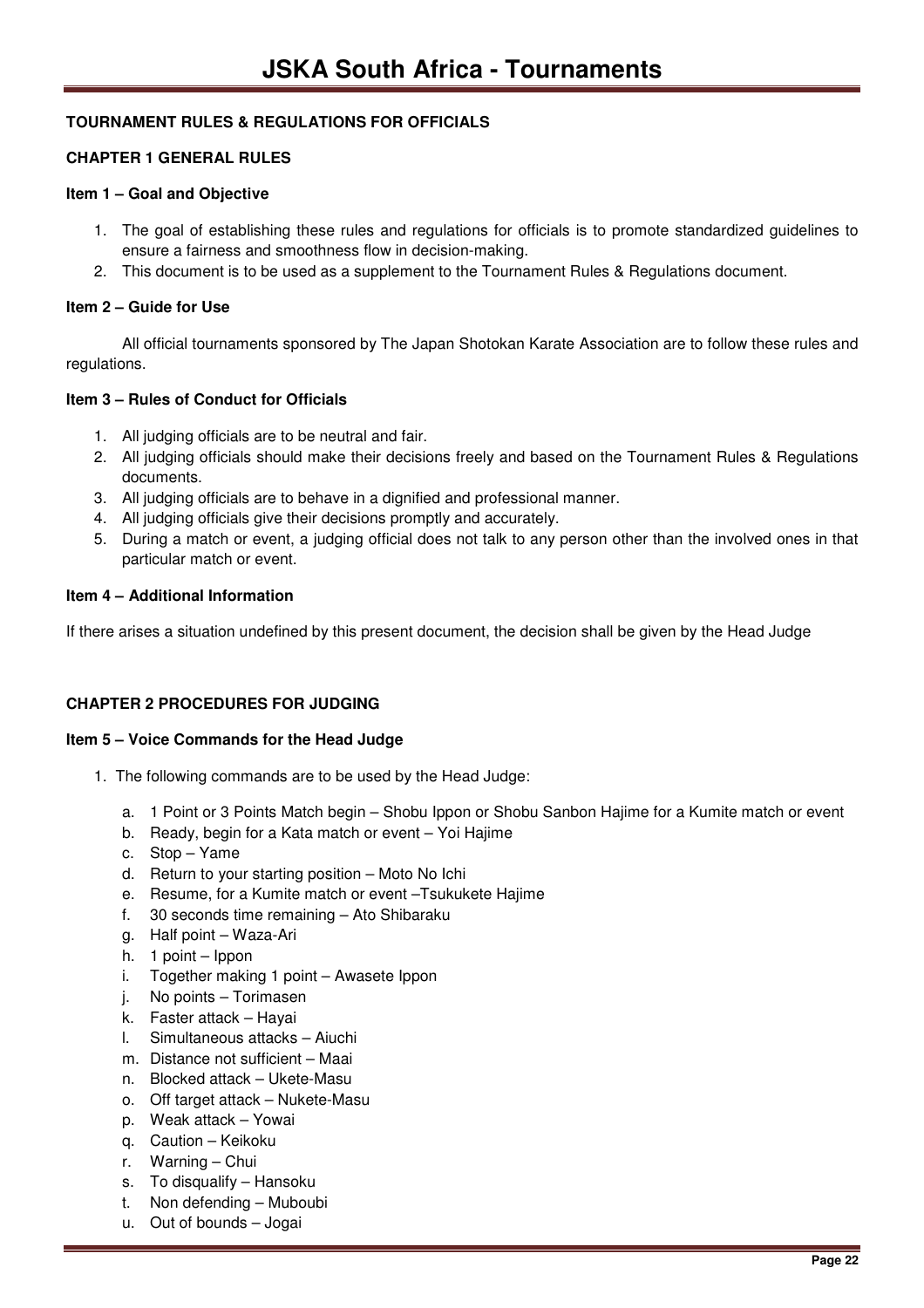- v. Decision time Hantei
- w. Red ( or white) is the winner Aka(or Shiro) No Kachi
- x. Draw Hikiwake
- y. Re-match Sai-Shiai
- z. Second re-match Sai-Sai-Shiai
- aa. Call to confer Shugo
- bb. Withdrawal of competitor Kiken
- cc. Absolute disqualification Shikkaku

2. For the following verbal commands, the Head Judge clearly announces to which competitor, either the red or the white one, the command is addressed to:

- a. Winner Kachi
- b. 1 point Ippon
- c. Half point Waza-Ari
- d. Caution Keikoku
- e. Warning Chui
- f. To disqualify Hansoku
- g. Out of bounds Jogai
- h. Non defending Muboubi
- i. Withdrawal of competitor Kiken
- j. Disqualification Shikkaku

3. When 1 point (Ippon) or half point (Waza-Ari) is scored, the Head Judge clearly announces the target area and the kind of attack that was done effectively.

- a. head and neck area Jodan
- b. stomach, sides of the abdomen and back Chudan
- c. punch Tsuki
- d. kick Keri
- e. strike Uchi

4. If a competitor scores with consecutive techniques called Renzoku Waza, the Head Judge announces the target area and the kind of attack as well as announces either a half point by consecutive techniques or Renzoku Waza Waza-Ari, or a 1 point by consecutive techniques or Renzoku Waza Ippongiven.

# **Item 6 Whistle Commands indicates the length of whistling**

- 1. The following are the whistle commands used by the Head Judge:
	- a. \_\_\_\_\_\_\_ \_\_ start Hajime
	- b.  $\_\_\_\_$  stop Yame
	- c. \_\_\_\_ call to confer Shugo
	- d. \_\_\_\_\_\_\_ \_\_ decision time Hantei
	- e. lower flags or score boards
- 2. The following are the whistle commands used by the Arbitrator:

 $\frac{1}{1}$   $\frac{1}{1}$   $\frac{1}{1}$   $\frac{1}{1}$   $\frac{1}{1}$  stop the match

- 3. The following are the whistle commands used by the Judges:
	- a. \_\_\_\_\_\_ 1 point or Ipponhas been scored
	- b. \_ half point or Waza-Arihas been scored
	- c.  $\frac{1}{2}$  \_\_ \_ \_ \_ \_ attention call to Head Judge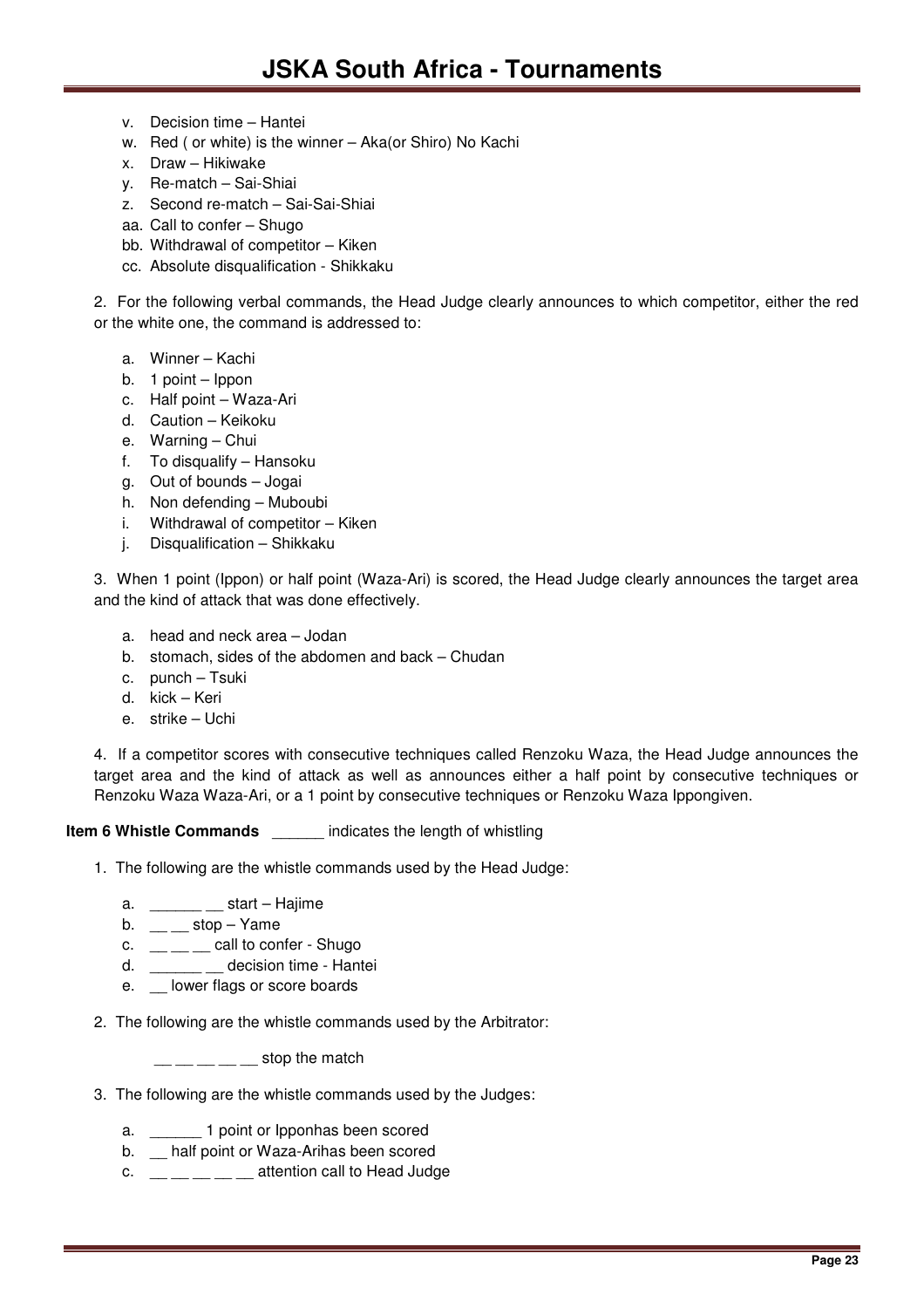# **Item 7 – Hand & Flag Signals for Court Officials**

The Judges use specific gestures when expressing their judgments and decisions.





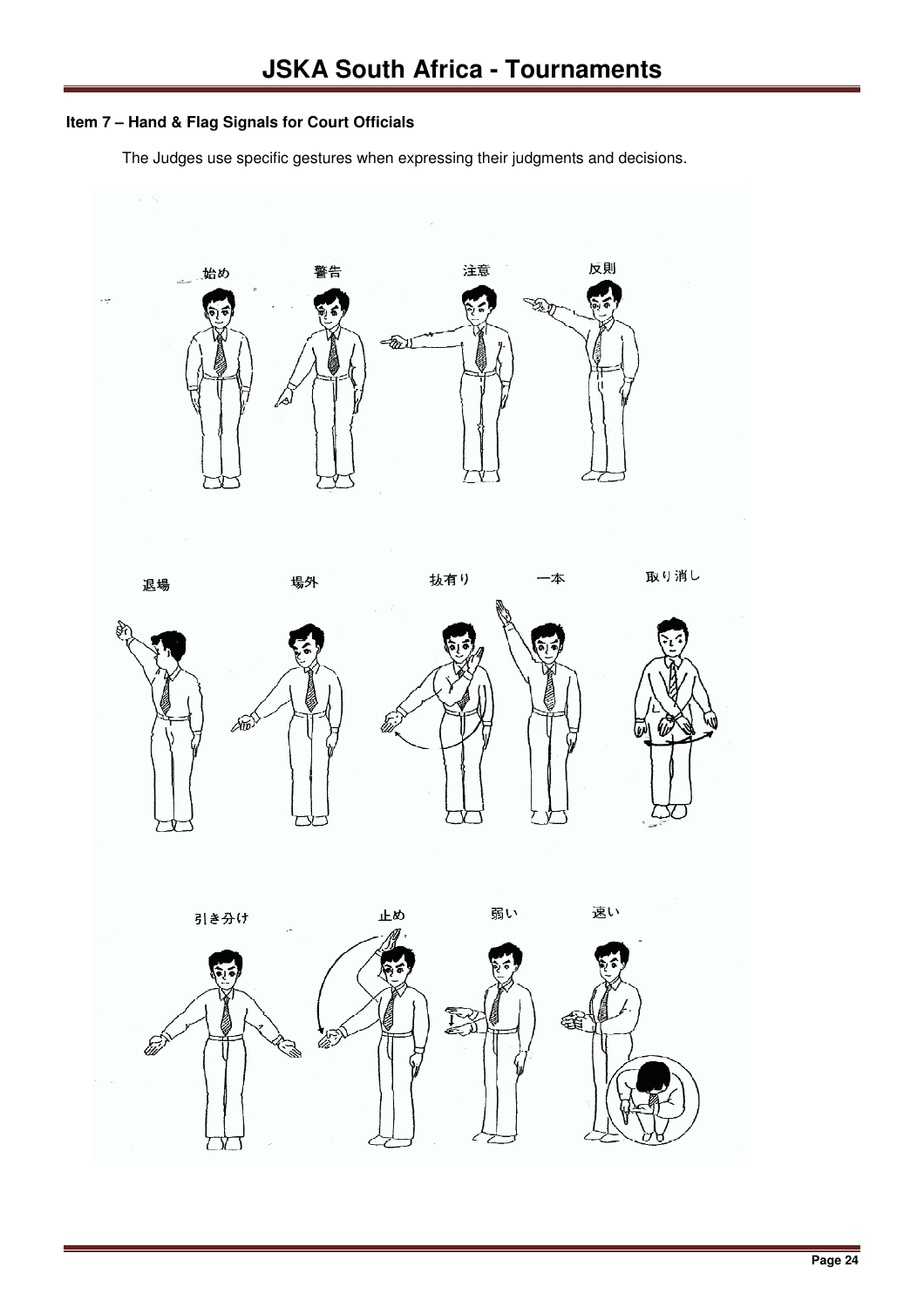## **CHAPTER 3 TO JUDGE KUMITE**

#### **Item 8 – Location of Court Officials**

- 1. The Head Judge during a match or event is positioned as seen below and moves according to the competitors.
- 2. The Judges hold a whistle in their mouth and a red and white flag in each hand. They are positioned as seen below.



Note: For a Red and White Flag System, please see above diagram. The red competitors are situated at the right side of the Head Judge while the white competitors area at the left side.

For the Head Judge and the Judges, please follow the arrows to see where the competitors are positioned after initial bowing and when the match or event is over, to see them come back to their original positions for the final bowing.

The Arbitrator sits facing the Front or Shomen, for observation of the match or event.

## **Item 9 – Criteria for Decisions**

The Head Judge decides the outcome of the match following the indications of all the Judges. Please see the table below for all possible decisions in a Red and White Flag System both for Kumite or Kata Events.

|   | Decisions by the Judges | Decisions by the Head Judge |
|---|-------------------------|-----------------------------|
| 1 | 0000                    | White is the winner         |
| 2 | 0000                    | White is the winner         |
| 3 | 000X                    | White is the winner         |
| 4 | 00X0                    | White is the winner / Draw  |
| 5 | 0000                    | Red is the winner           |
| 6 | 0000                    | Red is the winner           |
|   | 000x                    | Red is the winner           |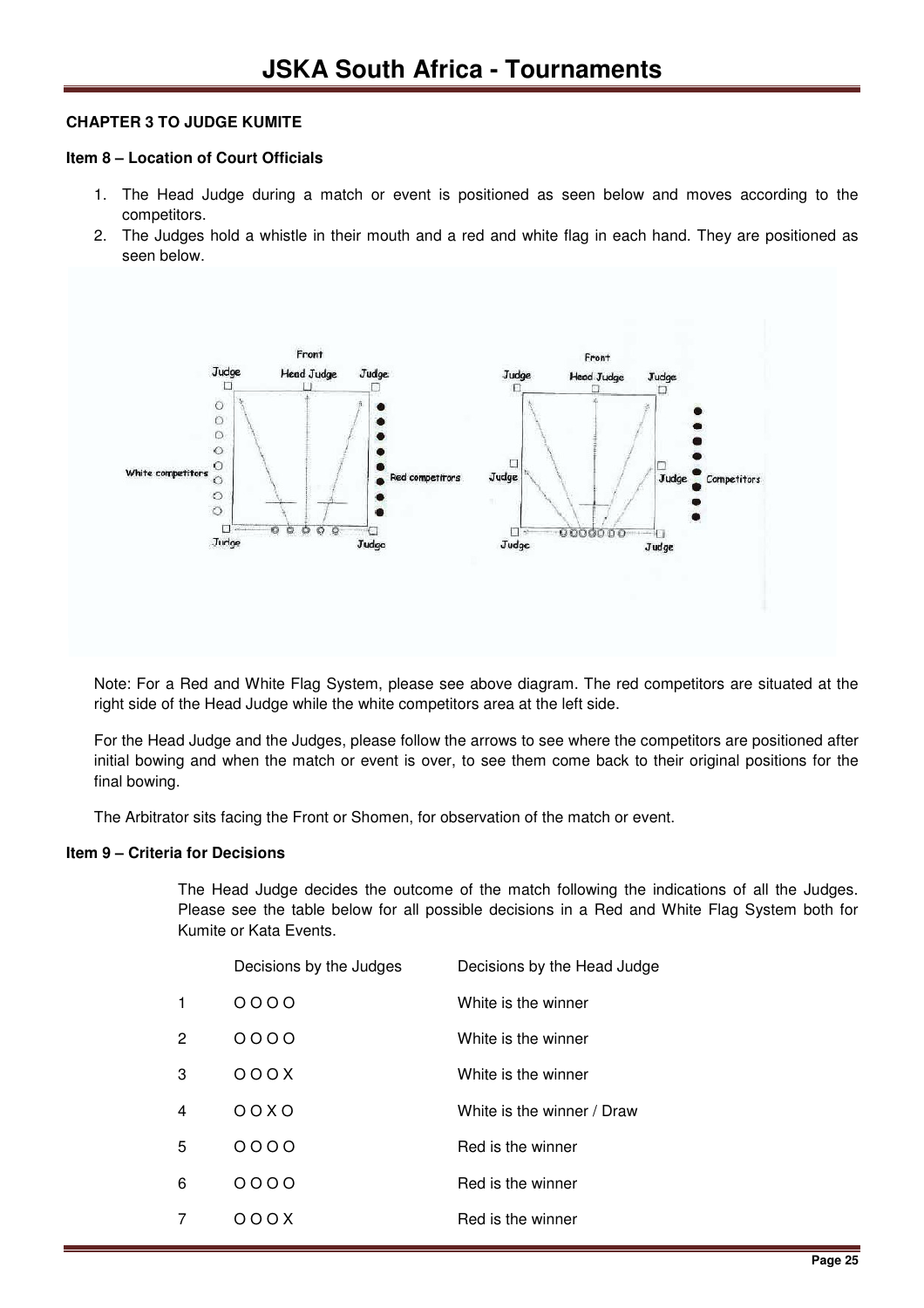# **JSKA South Africa - Tournaments**

| 8  | 00X0        |   | Red is the winner / Draw                       |
|----|-------------|---|------------------------------------------------|
| 9  | <b>XXXX</b> |   | Draw                                           |
| 10 | OXXO        |   | Draw                                           |
| 11 | OXXX        |   | Draw                                           |
| 12 | XXXO        |   | Draw                                           |
| 13 | $0000$      |   | Draw / Red is the winner / White is the winner |
| 14 | OOXX        |   | White is the winner / Draw                     |
| 15 | <b>XXOO</b> |   | Red is the winner / Draw                       |
|    | Symbols:    | O | Red is the winner                              |
|    |             | O | White is the winner                            |
|    |             | X | Draw                                           |

# **CHAPTER 4 TO JUDGE KATA**

## **Item 10 – Location of Court Officials**

Please see the diagrams below for the location of the Head Judge and the Judges as part of a Red and White Flag System as seen on the left hand side and a Point system as seen on the right hand side.

For the Head Judge and the Judges, please follow the arrows to see where they are positioned after initial bowing and after the match or event is over, to see them come back to their original positions for the final bowing.

The Arbitrator sits facing the Front or Shomen, for observation of the match of event.

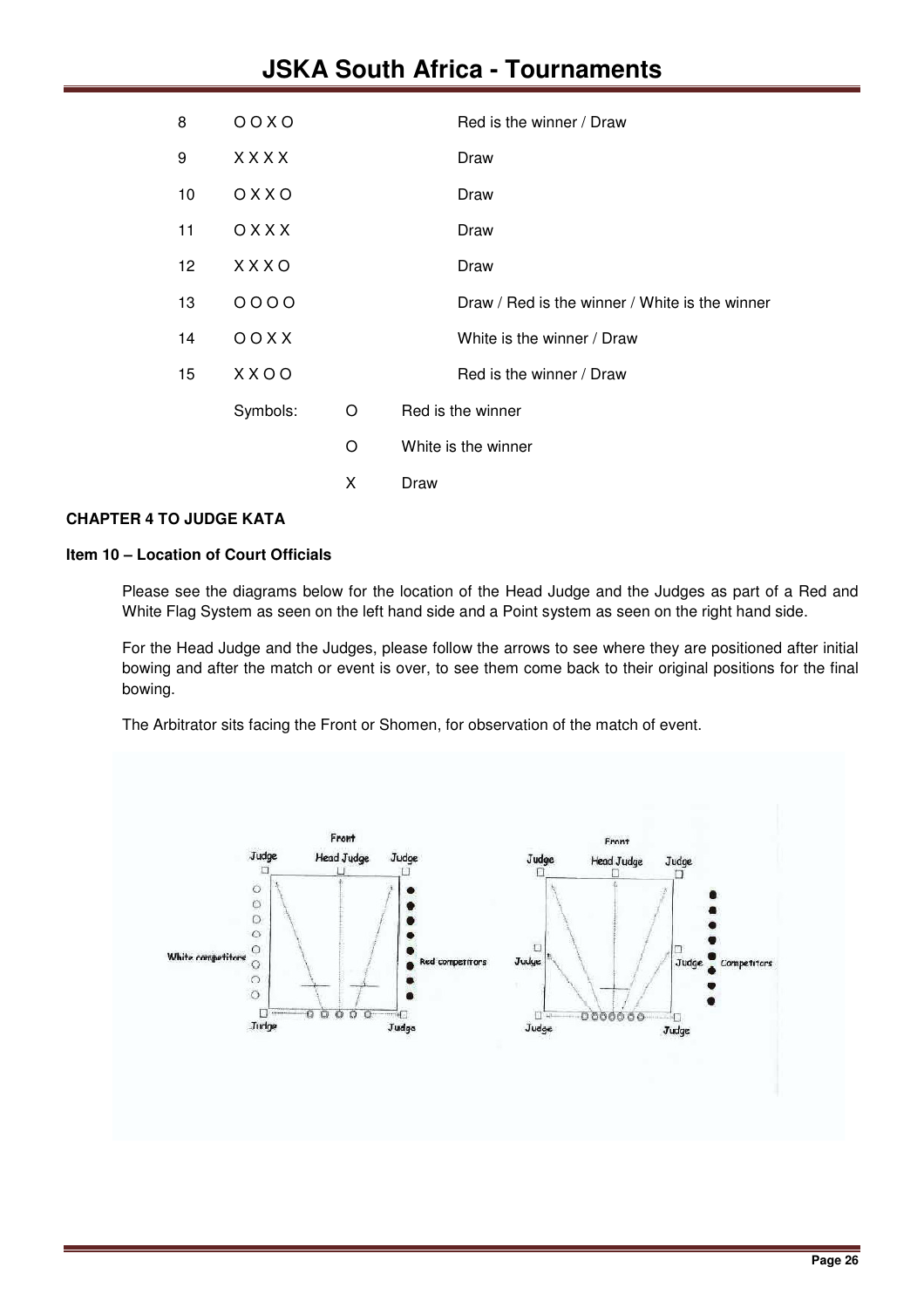## **Item 11 – Criteria for Decisions**

Points are awarded according to the following elements as seen below:

- 1. Frame of mind, spirit and eye contact
- 2. 2 Perfection overall
- 3. 3 Levels of strength
- 4. 4 Contraction and expansion of the body
- 5. Change in the speed of the techniques
- 6. Line of performance or Embusen
- 7. Smoothness of feet movements
- 8. Understanding of the meaning of techniques
- 9. Illustrating the essential characteristics of the chosen Kata
- 10. Overall smoothness of movements

## **Elements as Part of Kata Sequence**

- 1. Did not return to the starting point
- 2. Mistake is made, but immediately corrected and Kata is resumed
- 3. Movement is missed, but Katais continued
- 4. Major mistake is made and several movements are missed
- 5. Stopped in the middle of the performance
- 6. Being interrupted by the Head Judge

## **Fundamental Criteria for Decisions**

- 1 Posture
- 2 Balance
- 3 Stances
	- a) Width and length
	- b) Adherence of the feet to the floor
	- c) Position of the hips
	- d) Rotation of the hips
- 4 Basics or Kihon
	- a) Transforming the body parts into "weapons"
	- b) Strength and focus of techniques
	- c) Aiming for the proper target
	- d) Proper course of techniques

#### **CHAPTER 5 ADDITIONAL INFORMATION**

## **Item 12 – Junior Tournaments**

The rules and regulations that concern the junior tournaments are to be separately provided.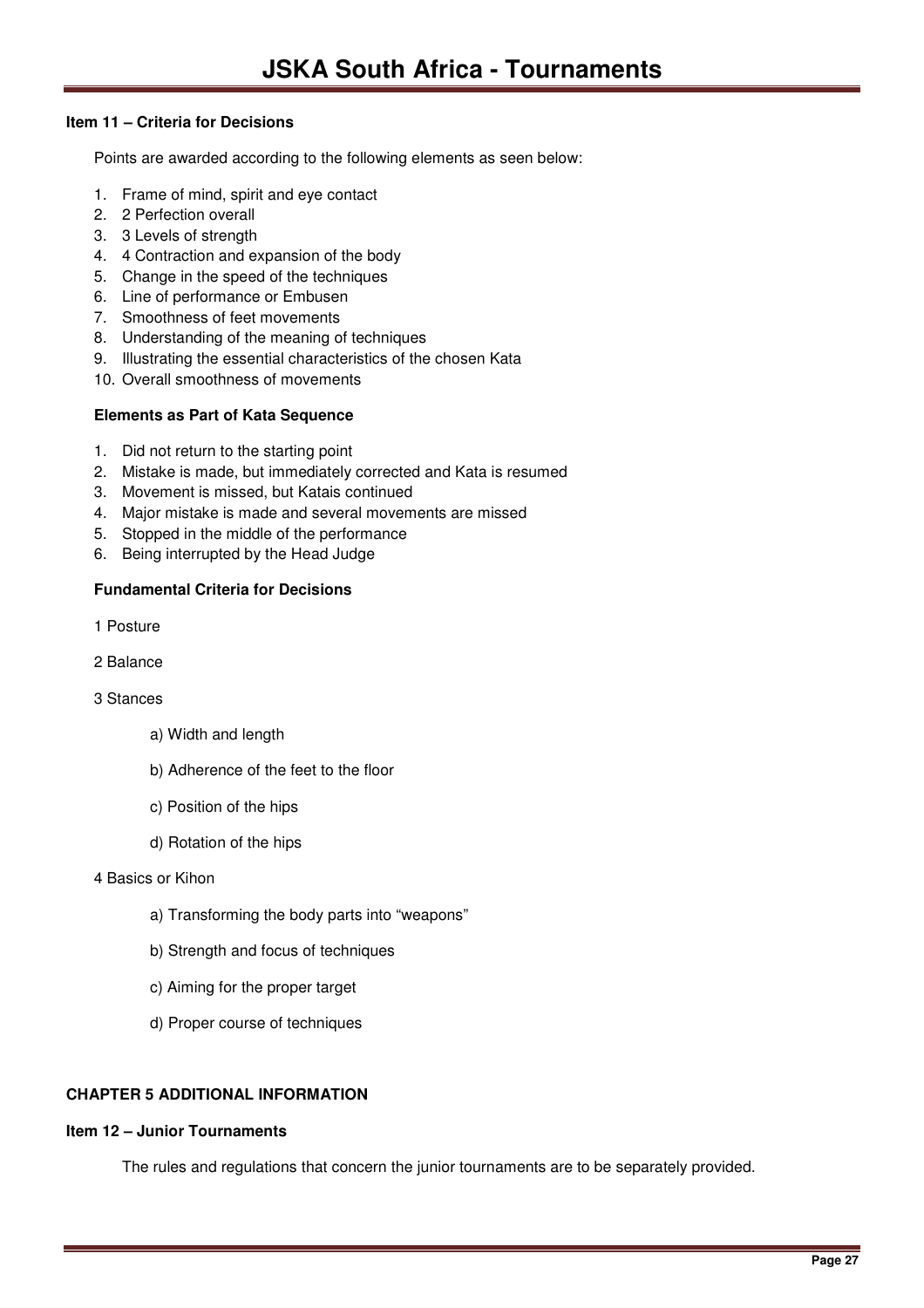#### **Item 13 – Revision of Document**

The revision of this document is done by the Masters Committee also called Shihan-Kai with a majority of two thirds of the members present.

# **APPENDIXES**

## **SPECIFIC GUIDELINES FOR 1 POINT BASIC FIGHTING OR KIHON-IPPON KUMITE**

### **TO START A MATCH OR EVENT**

1. When called, the 2 selected competitors move forward to their designated starting positions and bow to each other.

2. The Head Judge starts the match with the vocal command: begin or Hajime.

Note: Red side always starts first. Then, the attacks alternate between each side.

#### **ATTACKING TECHNIQUES**

1. Punch to the face or Jodan Oi-Zuki– aiming for either just below the nose and in this particular situation, as well for the lower part of the chin.

2. Punch to the stomach or Chudan Oi-Zuki– aiming for the solar plexus.

3. Front kick to the stomach or Chudan Mae-Geri– using the back leg, aiming for the solar plexus.

Note: The above techniques are done with the right hand and the right foot. If there is a draw, the above techniques are repeated but with the left hand and the left foot.

4. There must be appropriate distance to attack. The attacking competitor steps the leg back and forms a downward block or Gedan-Barai. Each attack must be clearly announced before execution.

Note: For the execution of front kick or Mae-Geri, both arms are extended and kept on each side of the body.

5. After the completion or an attack and defense sequence, both competitors simultaneously return to the natural position or Shizentai.

The attacking competitor takes a step back to return to the natural position while the defending competitor takes a step forward to do the same.

Note: If the distance between the competitors is not appropriate, the Head Judge or the Judges will tell the competitors to adjust their distance appropriately.

#### **DEFENSIVE TECHNIQUES**

1. Any kind of blocking techniques and body shifting can be used.

2. Any kind of counterattack to the target areas as mentioned above can be used but only a single counterattack is allowed.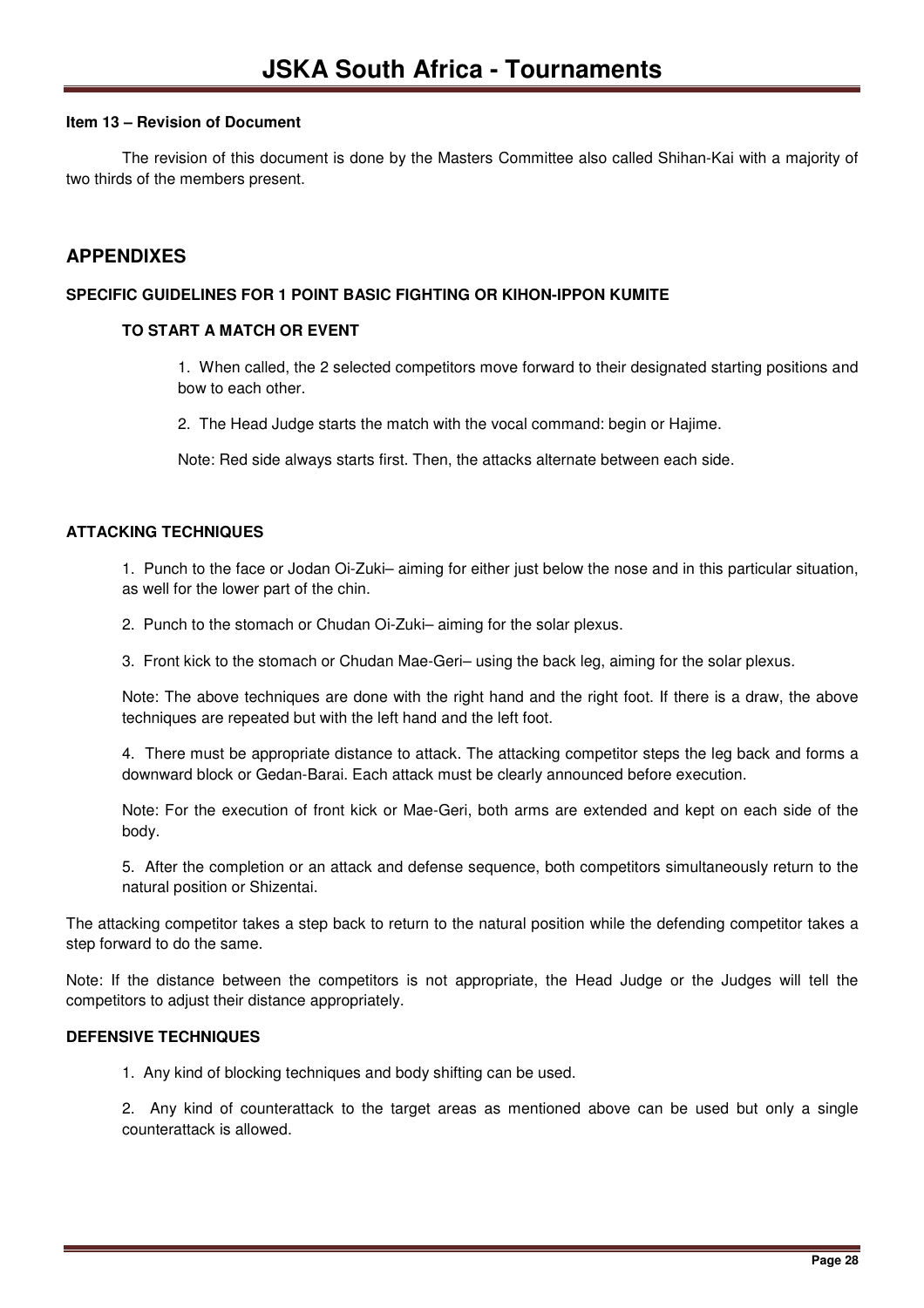## **ADDITIONAL POINTS**

- 1. An attack or defense technique can only be used one time.
- 2. There is to be one sudden vocal release of energy or Kiaiper attack and per counterattack.

# **OUTCOME OF A MATCH OR EVENT**

1. The outcome of the match or event is decided by the Head Judge and 4 Judges.

2. If there is a draw, the same attacks are done with the left side initiating the attacks. Following this, a decision to declare a winner must be reached.

#### **PROHIBITED ELEMENTS**

## **Pertinent to Attack**

- 1. Faking a movement in order to have the opponent move, and then attack that opponent.
- 2. Lunging the body towards the opponent or taking more than one basic step forward to attack.

3. From the natural position or Shizentai, the attack must follow a straight line forward and not follow the opponent who may have moved prior to completion of the attack.

Attention: The foot of the attacking competitor that has stepped forward, should end up positioned between the opponent's legs.

Fundamental basic technique must be applied during execution.

4. Face level and stomach level attacks that are executed with forceful motions such as pressing the arm downward while the opponent is executing a blocking technique.

5. Withdrawing too quickly the hand that is executing an attack.

#### **Pertinent to Defense**

1. Contact or hitting the attacking competitor other than the blocking technique that should be executed.

Attention: There is no contact to the other competitor except to execute the blocking technique.

2. Any combination techniques; sweeping the attacking competitor – Ashi-Barai; any projection techniques or holds involving the joints.

3. During the execution of a blocking technique to the stomach, to be blocking at the other competitor's elbow.

Attention: Proper blocking is done at the wrist of the attacking competitor.

4. During the execution of a blocking technique to the face, any forceful motions that may cause a loss of balance of the attacking competitor.

5. During the execution of a blocking technique to the stomach, to be using any forceful downward motions.

6. Withdrawing too quickly the hand that is executing a counterattack.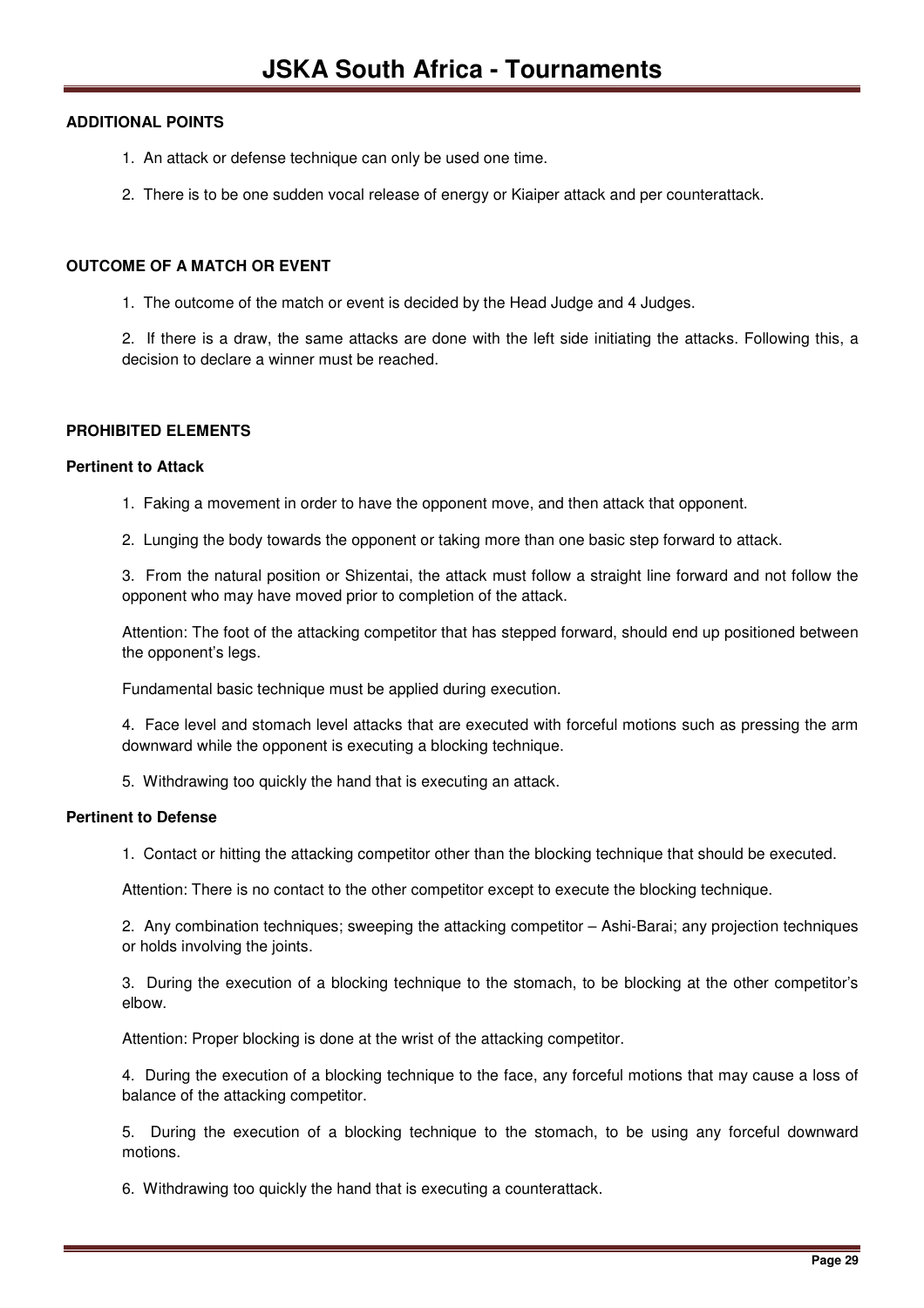## **REGARDING CRITERIA LEADING TO DISQUALIFICATION**

1. When a prohibited element has been identified, the Head Judge and the Judges will confer and indicate their decision regarding the degree of severity and give the appropriate reprimand, either a caution or Keikoku, a warning or Chui, a disqualification or Hansoku, and pronounce absolute disqualification or Shikkaku.

2. Please refer to the section Criteria Leading to Disqualification (HANSOKU) as part of the Tournament Rules & Regulations document for additional information.

## **SPECIFIC GUIDELINES FOR SEMI-FREE FIGHTING OR JIYU-IPPON KUMITE**

## **TO START A MATCH OR EVENT**

1. When called, the 2 selected competitors move forward to their designated starting positions and bow to each other.

2. The Head Judge starts the match with the vocal command: begin or Hajime. As both competitors step forward in their ready to fight positions or Kamae, the red side always starts first. After each attack, block and counterattack sequence is completed, the competitors pause in ready to fight positions or Kamae at a proper distance or Maai, then return to their starting points, still in ready to fight positions or Kamae. The 2 competitors then wait for the Head Judge's command to resume fighting, either the red side or the white side initiating.

3. The competitors may choose their ready to fight positions or Kamae. However it is recommended that in a Junior Tournament the competitors hold their arms in front of their body.

4. After all attacks are executed from both sides, the competitors return to their designated starting positions and wait for decision of the Judges.

5. Both competitors must wear guards for the hands as per the Tournament Rules & Regulations document.

#### **ATTACKING TECHNIQUES**

1. Punch to the face or Jodan Oi-Zuki– aiming for either just below the nose and in this particular situation, as well for the lower part of the chin.

- 2. Punch to the stomach or Chudan Oi-Zuki– aiming for the solar plexus.
- 3. Front kick to the stomach or Chudan Mae-Geri– using the back leg, aiming for the solar plexus.

Note: The above techniques are done with the right hand and the right foot. If there is a draw, the above techniques are repeated but with the left hand and the left foot.

4. There must be appropriate distance to attack and each attack must be clearly announced before execution.

Note: If the distance between the competitors is not appropriate, the Head Judge or the Judges will tell the competitors to adjust their distance appropriately.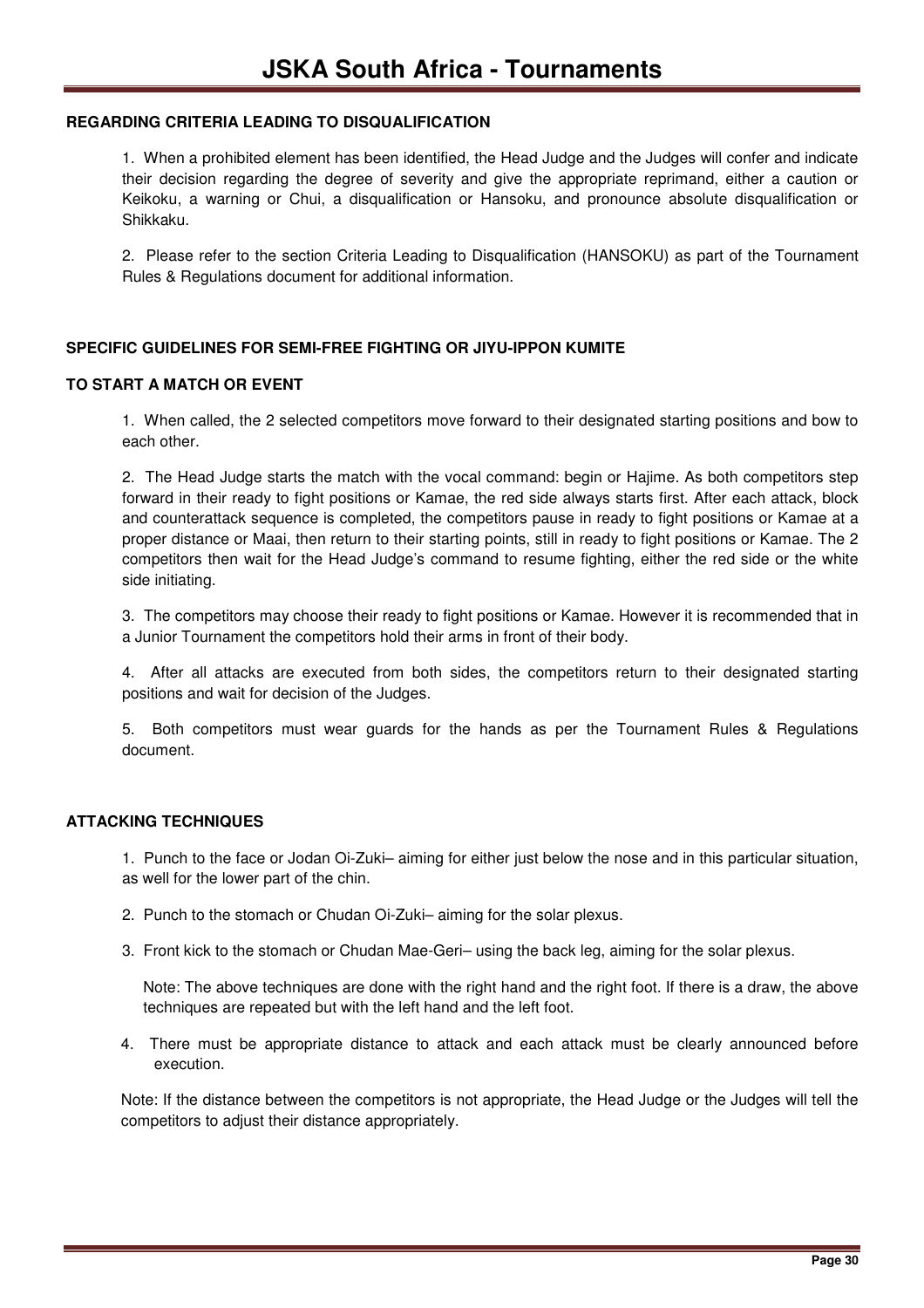#### **DEFENSIVE TECHNIQUES**

1. Any kind of blocking techniques and body shifting can be used.

2. Any kind of counter attack to the target areas as mentioned above can be used but only a single counter attack is allowed.

# **ADDITIONAL POINTS**

- 1. An attack or defense technique can only be used onetime.
- 2. There is to be one sudden vocal release of energy or Kiaiper attack and per counterattack.

3. When there is proper distance or Maai to attack, the competitor must initiate that attack. It has been seen that proper distance or Maai has been reached and no attack is initiated. This must not be done.

- 4. The defending competitor must not back away creating a longer distance from the attacking competitor.
- 5. Faking a movement or Kensei is not allowed.

#### **PROHIBITED ELEMENTS**

#### Pertinent to Attack

- 1. Distance is too short, and lunging the body towards the opponent.
- 2. Withdrawing too quickly the hand that is executing an attack.
- 3. Contact or hitting the opponent.
- 4. Blocking or shifting the body during the counterattack.
- 5. Grabbing or holding the opponent.

#### Pertinent to Defense

1. Stepping out of the court for 3 times. A caution or Keikoku is given for the first time, a warning or Chui is given for the second time and a disqualification or Hansoku is given for the third time.

2. Blocking and counterattacking at the same time.

Note: Please refer to the section Criteria leading to Disqualification (HANSOKU) as part of the Tournament Rules & Regulations document for additional information.

#### **SPECIFIC GUIDELINES FOR JUDGING**

#### **POINT BASIC FIGHTING OR KIHON-IPPON KUMITE AND SEMI-FREE FIGHTING OR JIYU-IPPON KUMITE**

#### **FRAME OF MIND OF COMPETITORS**

- 1. Proper manners
- 2. Fighting spirit and effort
- 3. Eye contact
- 4. Poise and readiness